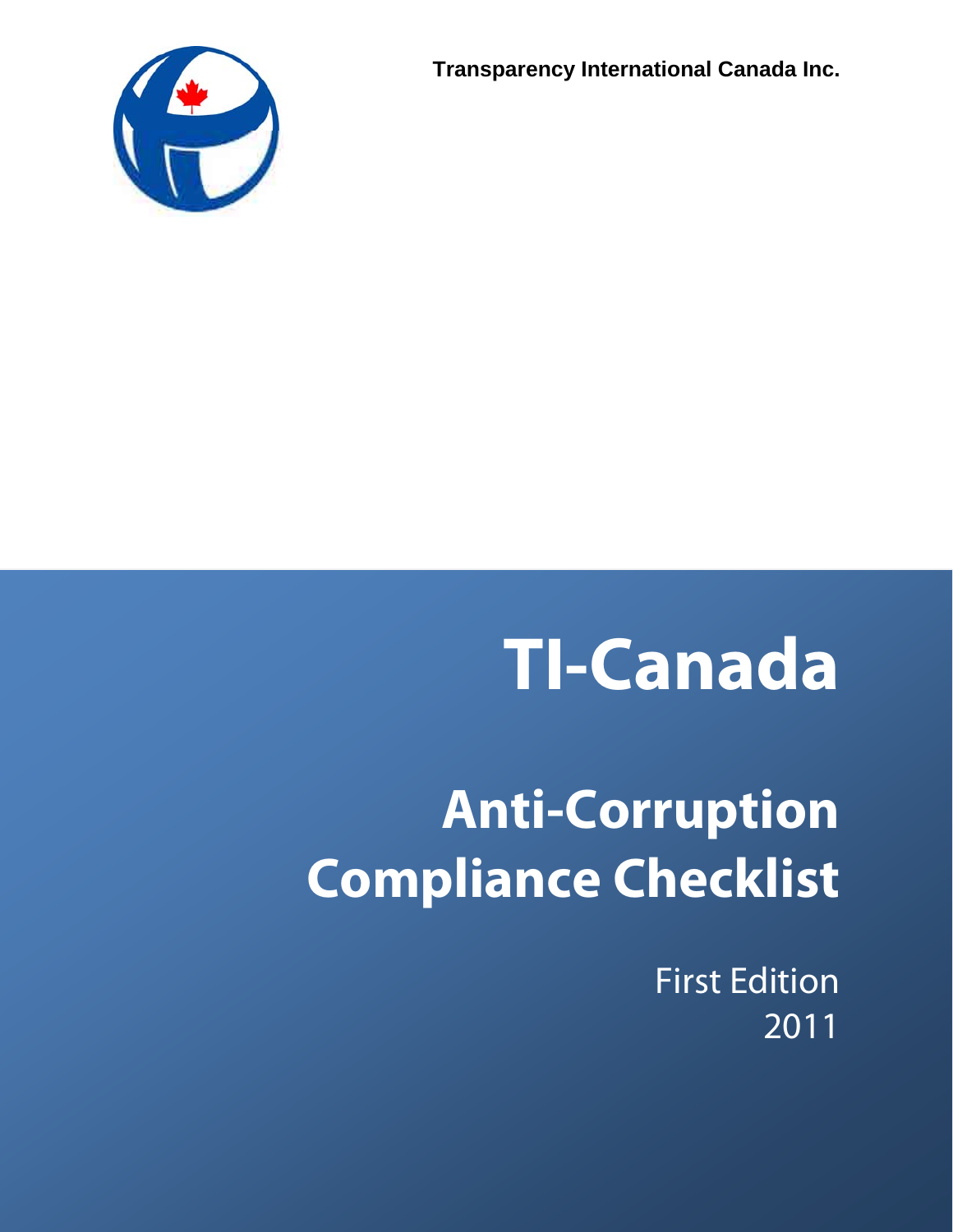# **Introduction**

Transparency International (TI) has a vision: a world in which government, politics, business, civil society and the daily lives of people are free from corruption.

Transparency International Canada (TI-Canada) has a mission: to be an informed voice that promotes anti-corruption practices and transparency in Canada's governments, businesses and society at large.

Our work in the anti-corruption field has convinced us that Canadian firms and the governments that work with them need to stay abreast of the latest developments on this topic. In line with Canada's *Corruption of Foreign Public Officials Act, the TI-Canada Anti-Corruption Compliance Checklist* (*TI-Canada ACC*) is a critical tool for those Canadian corporations seeking to significantly enhance their risk management processes.

The various tools, which make up the *TI-Canada ACC*, are mainly products of Transparency International, some created in concert with other international organizations and business. A number of these tools may be familiar. Others may be new. While there may be some overlap amongst the independently produced tools, each, in whole or part, is of relevance to corporations of any size. All serve to assist corporations to Assess, Plan, Act, Monitor, Report to Stakeholders and Assure, in order to ensure they are playing their part in achieving transparent, level playing fields in international markets, through honouring commitments of transparency, accountability and integrity, established in their codes of conduct.

The *TI-Canada ACC* is in PDF format, allowing for easy download. Each tool is described, in brief, with a live link to the full document. We invite you to explore the *TI-Canada ACC* and employ those tools most suited to creating value for your anticorruption programme.

Sincerely yours,

James M. Klotz Chair and President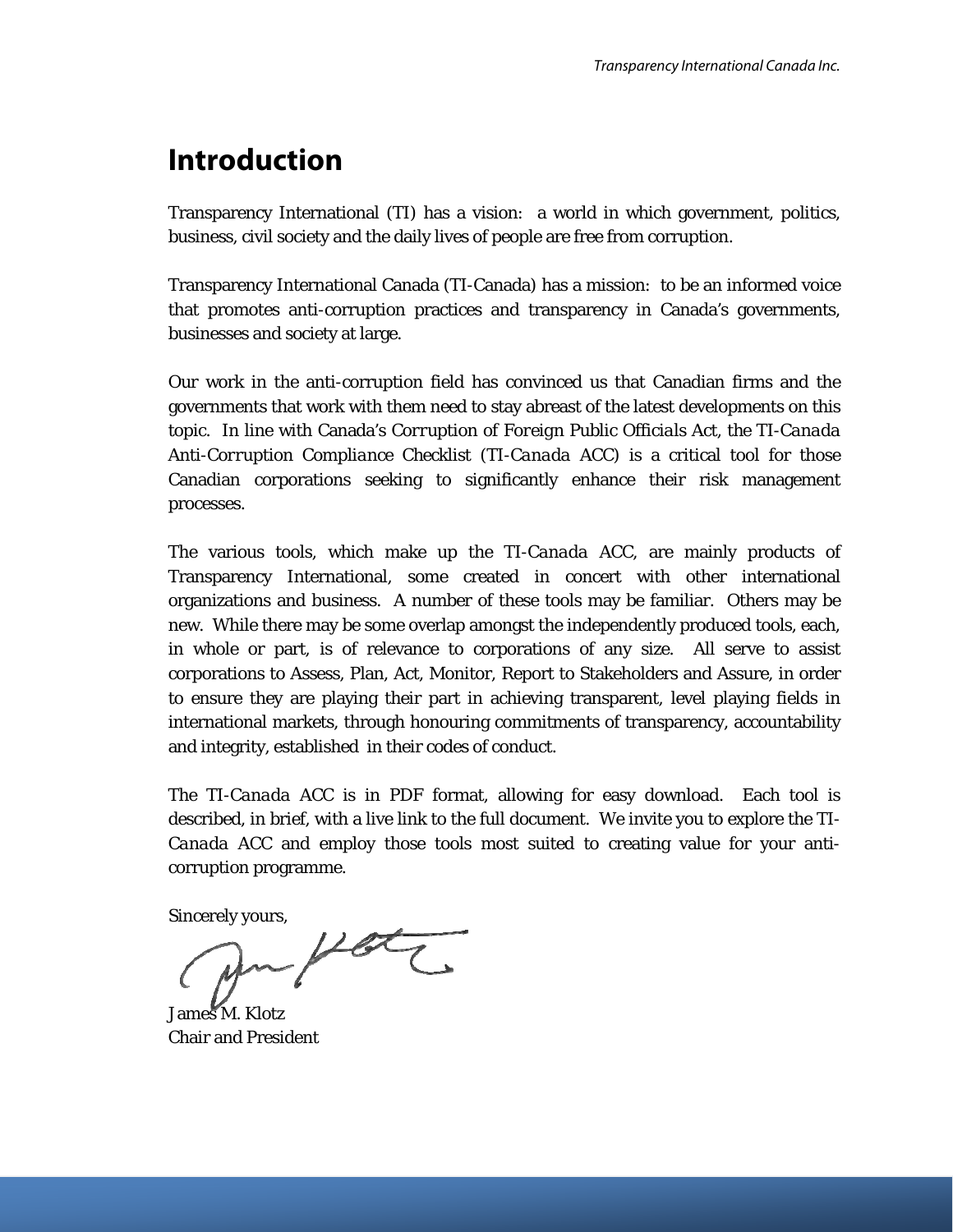Transparency International Canada (TI-Canada) wishes to thank Transparency International for the use of its various anti-corruption tools, included in this Checklist, as well as Bennett Jones LLP for its in-kind contribution to the design and production of the Checklist.

Transparency International Canada accepts no liability (including liability in negligence) for and gives no undertakings concerning the accuracy, completeness or fitness for the purpose of the information provided or the results, feedback or other information deriving from use of The TI-Canada Anti-Corruption Compliance Checklist. Before relying on any information or material derived from use of the Checklist in any important matter, users and third parties should carefully evaluate its accuracy, currency, completeness and relevance for the purposes and should obtain any appropriate professional advice relevant to their particular circumstances. The user is bound to inform any subsequent recipient of information or material derived from use of the Checklist of such terms.

This Checklist has been complied by Bronwyn Best, Executive Director, TI-Canada. For any questions/suggestions or further information, please contact: ti-can@transparency.ca; or 416-488-3939.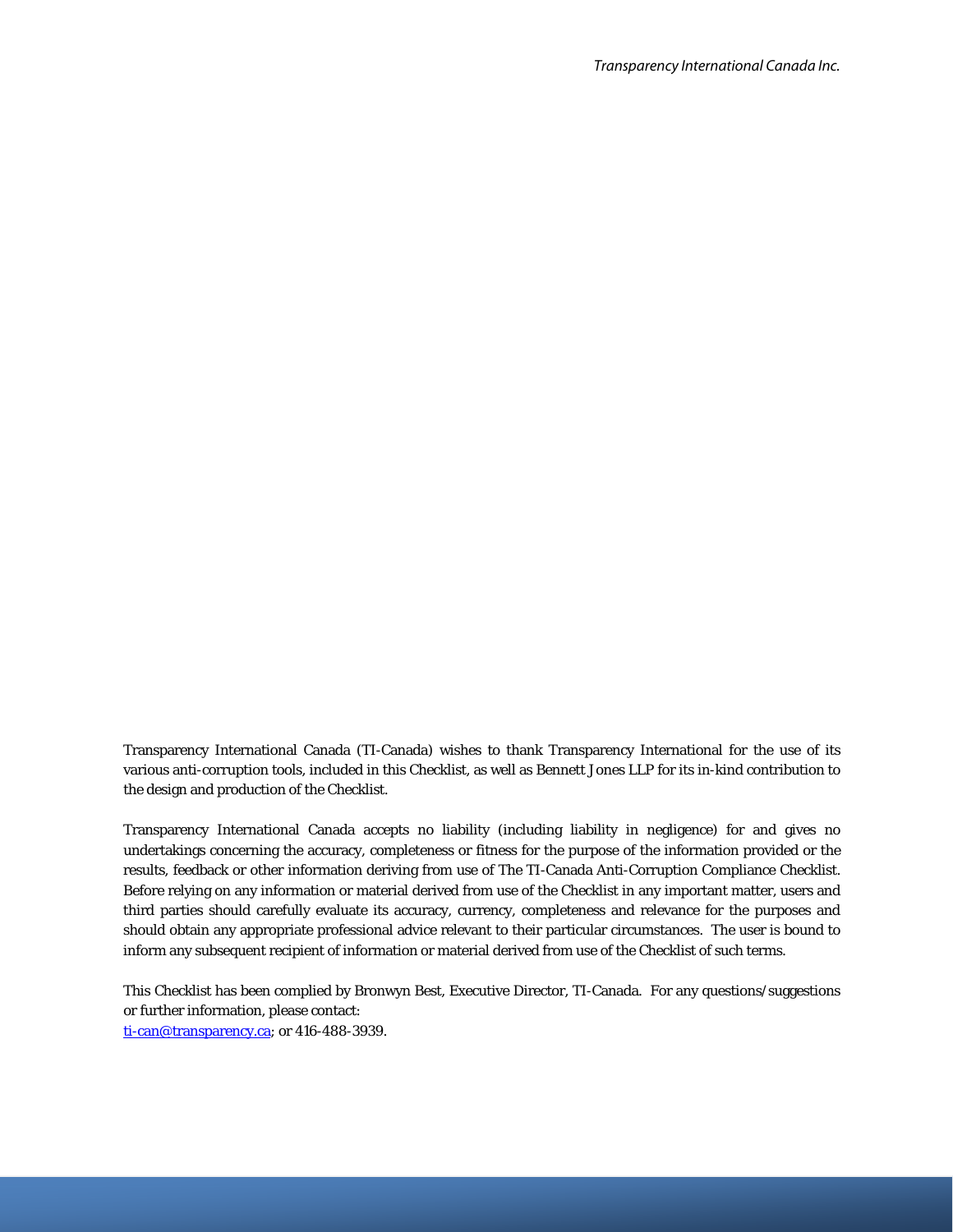# **Table of Contents**

| TI Business Principles for Countering Bribery - Small and Medium Enterprise Edition11                                                                                                |  |
|--------------------------------------------------------------------------------------------------------------------------------------------------------------------------------------|--|
| TI/World Economic Forum Partnering Against Corruption Initiative/International Chamber of<br>Commerce/United Nations Global Compact RESIST - Resisting Extortion and Solicitation in |  |
|                                                                                                                                                                                      |  |
|                                                                                                                                                                                      |  |
|                                                                                                                                                                                      |  |
|                                                                                                                                                                                      |  |
|                                                                                                                                                                                      |  |
| Transparency International UK Guidance on Adequate Procedures under the UK Bribery Act 2010  18                                                                                      |  |
|                                                                                                                                                                                      |  |
|                                                                                                                                                                                      |  |
|                                                                                                                                                                                      |  |
|                                                                                                                                                                                      |  |
| UN Global Compact - TI Reporting Guidance on the 10 <sup>th</sup> Principle against Corruption  22                                                                                   |  |
| TI Transparency in Reporting on Anti-Corruption - A Report of Corporate Practices (TRAC) 23                                                                                          |  |
|                                                                                                                                                                                      |  |
|                                                                                                                                                                                      |  |
| TI Framework for Voluntary Independent Assurance of Corporate Anti-Bribery Programmes  25                                                                                            |  |
|                                                                                                                                                                                      |  |
|                                                                                                                                                                                      |  |
|                                                                                                                                                                                      |  |
|                                                                                                                                                                                      |  |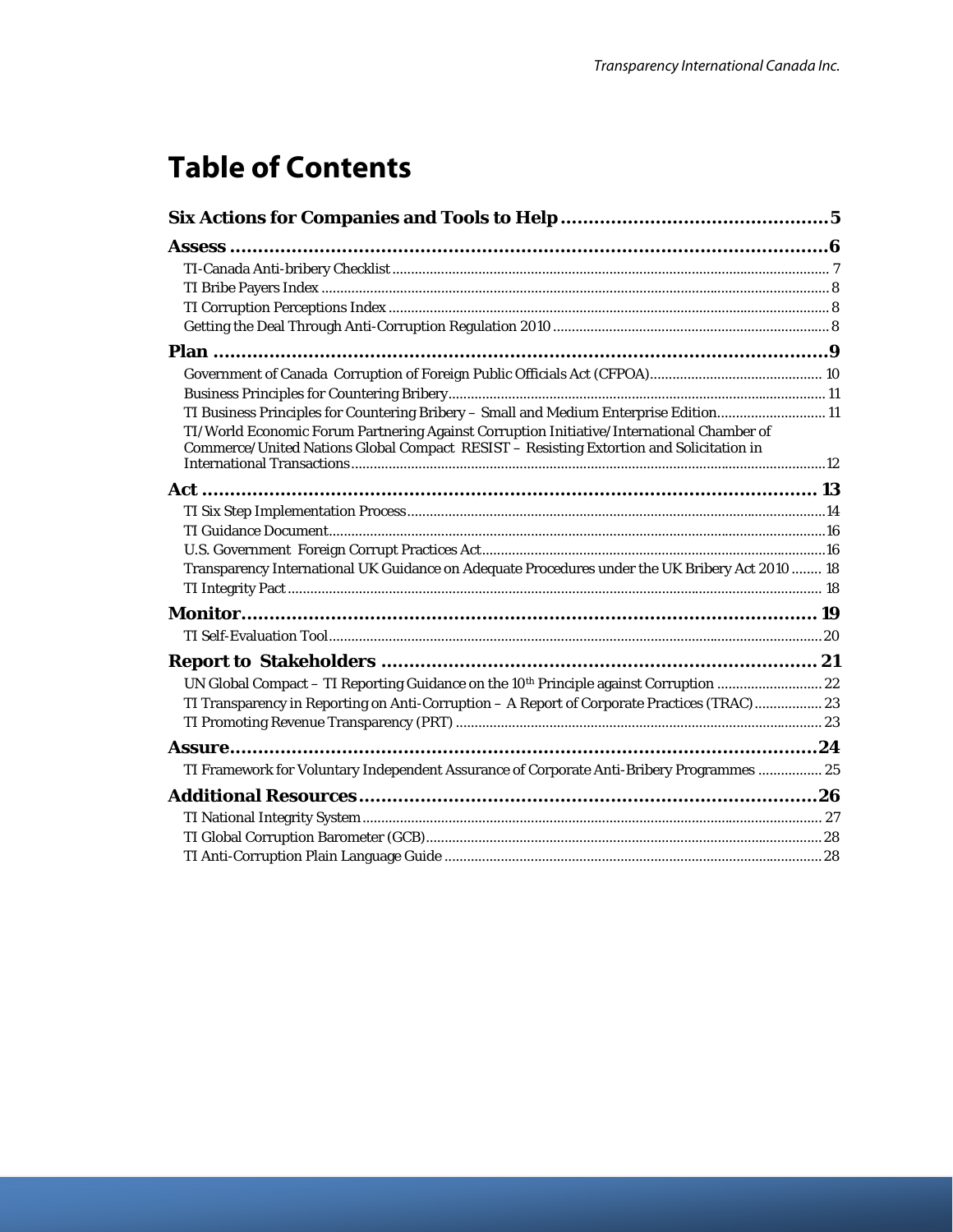# **Six Actions for Companies and Tools to Help**

| <b>Stage</b>                            | <b>Company</b><br><b>Relevance</b>                                                  | <b>Tools</b>                                                                                                                                                                                                                                                    |  |  |  |
|-----------------------------------------|-------------------------------------------------------------------------------------|-----------------------------------------------------------------------------------------------------------------------------------------------------------------------------------------------------------------------------------------------------------------|--|--|--|
| <b>Assess</b>                           | Where do you stand?<br>What are the risks?                                          | TI ABC Anti-bribery checklist<br><b>TI Bribe Payers Index</b><br><b>TI Corruption Perceptions Index</b><br>٠<br>Getting the Deal Through: Anti- Corruption<br><b>Regulation 2010</b>                                                                            |  |  |  |
| Plan                                    | Benchmark against best<br>practice using a code<br>and develop detailed<br>policies | <b>Corruption of Foreign Public Officials Act</b><br>٠<br><b>Business Principles for Countering Bribery</b><br><b>SME Edition of the Business Principles</b><br>٠<br>Resisting Extortion and Solicitation in<br>٠<br><b>International Transactions (RESIST)</b> |  |  |  |
| <b>Act</b>                              | Implement your no-<br>bribe policies through<br>detailed procedures                 | <b>TI Six Step Implementation Process</b><br><b>TI Guidance Document</b><br><b>FCPA</b><br>TI-UK: Guidance on Adequate Procedures<br>under the UK Bribery Act 2010<br><b>TI Integrity Pact</b>                                                                  |  |  |  |
| <b>Monitor</b>                          | Carry out continuous<br>self-check and<br>improvement                               | <b>TI Self-Evaluation Tool</b><br>ABS Enablon self-assessment software                                                                                                                                                                                          |  |  |  |
| <b>Report to</b><br><b>Stakeholders</b> | Report internally and<br>externally on what you<br>do                               | The UNGC-TI Guidance for reporting on the<br>$\bullet$<br>10th principle against corruption<br>$TRAC - a$ global survey by TI of reporting by<br>companies of anti-bribery practices<br><b>Promoting Revenue Transparency Project</b><br>$\bullet$<br>(PRT)     |  |  |  |
| <b>Assure</b>                           | Raise the credibility of<br>what you do                                             | TI Framework for Voluntary Independent<br><b>Assurance of Corporate Anti-Bribery</b><br>Programmes<br>Discuss with a potential assurance provider                                                                                                               |  |  |  |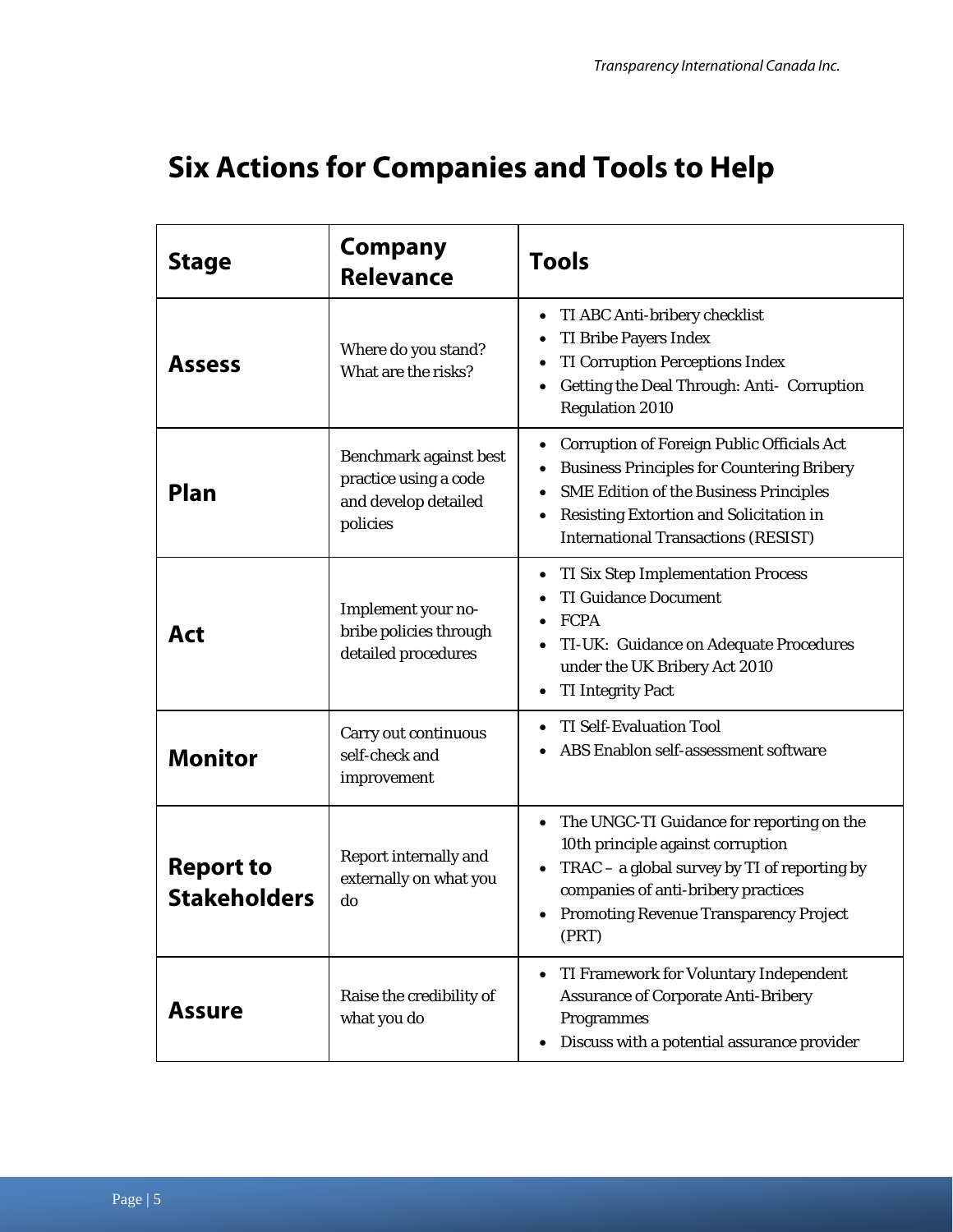

# **Assess**

# Where do you stand?

What are the risks?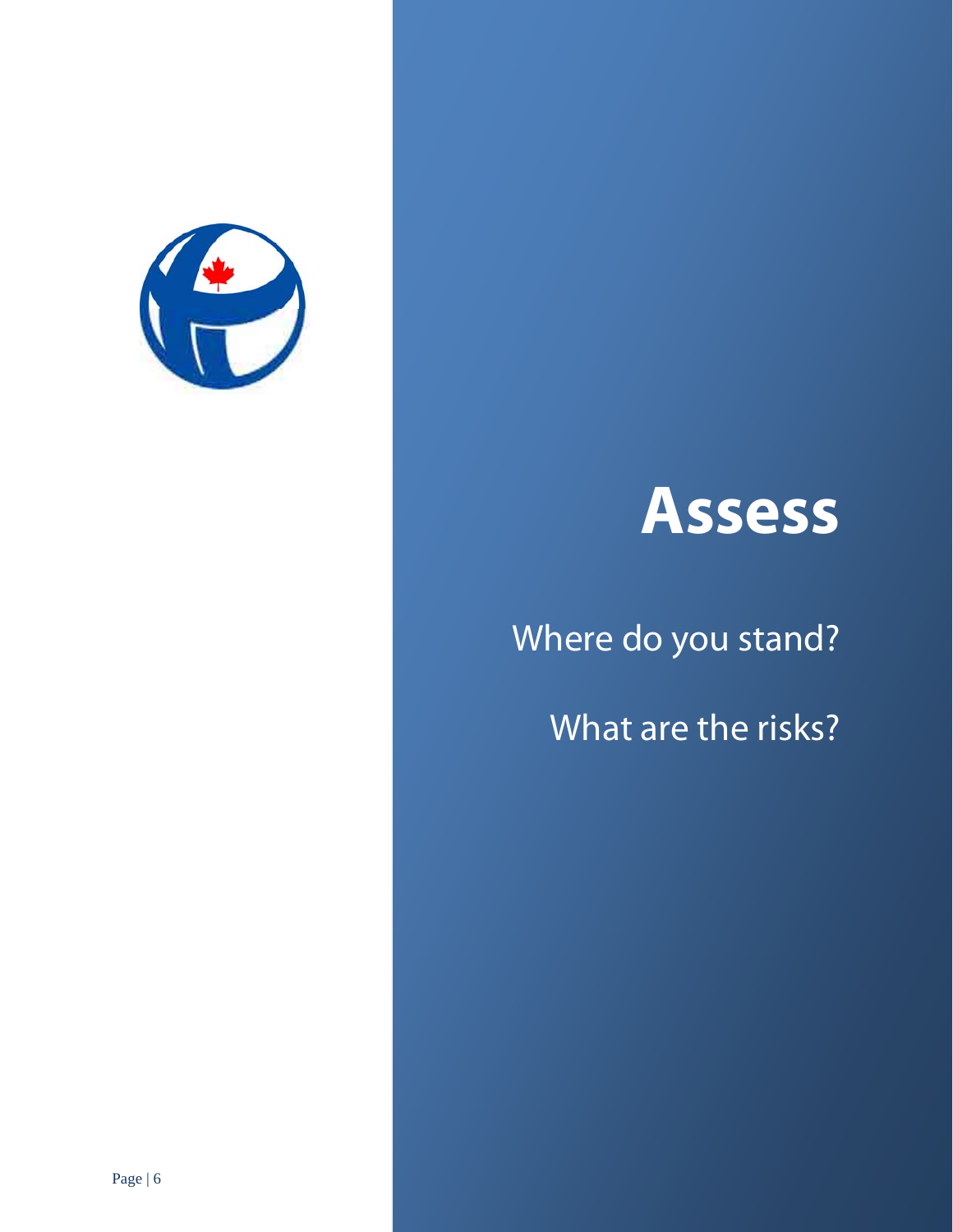# **TI-Canada Anti-bribery Checklist**

Aligned to the Corruption of Foreign Public Officials Act (CFPOA) and the TI Business Principles for Countering Bribery (based on the TI ABC anti-bribery checklist)

| <b>POLICY</b> |                                                                                                                                                                              | Yes | טיי | <b>Partly</b> | <b>Planned</b> |
|---------------|------------------------------------------------------------------------------------------------------------------------------------------------------------------------------|-----|-----|---------------|----------------|
|               | Do you have a formal up-to-date published policy of zero tolerance of bribery?                                                                                               |     |     | 一             | 一              |
|               | r the CFPOA?<br>$\alpha$ made a public commitment to be consistent with all $\alpha$<br>l relevant anti-<br>. in particular<br>-briber\<br>worldwide,<br>Have vou<br>' laws, |     |     |               | —              |
|               | II anti-briberv Programme'<br>u made a commitment to implement an overall<br>Have vou                                                                                        |     |     |               |                |

| <b>IMPLEMENTATION</b> |                                                                                                                                  |                                                                                                                                   |  |  | <b>Partly</b> | <b>Planned</b> | N/A |
|-----------------------|----------------------------------------------------------------------------------------------------------------------------------|-----------------------------------------------------------------------------------------------------------------------------------|--|--|---------------|----------------|-----|
| 4                     | Do you carry out regular risk assessment to determine the risks of bribery and tailor the Programme to mitigate these risks?     |                                                                                                                                   |  |  |               |                |     |
| 5                     | Does your Programme have detailed policies, procedures and                                                                       | political contributions?                                                                                                          |  |  |               |                |     |
|                       | controls for:                                                                                                                    | charitable donations and sponsorships?                                                                                            |  |  |               |                |     |
|                       |                                                                                                                                  | facilitation payments?                                                                                                            |  |  |               |                |     |
|                       |                                                                                                                                  | gifts, hospitality and travel expenses?                                                                                           |  |  |               |                |     |
| 6                     | Does your leadership <sup>2</sup> show active commitment to the Programme and act as an example for transparency and integrity?  |                                                                                                                                   |  |  |               |                |     |
|                       | Does your leadership assign unambiguous responsibility and authority to managers for carrying out the Programme?                 |                                                                                                                                   |  |  |               |                |     |
| 8                     | Is the Programme implemented in all business entities over which your company has effective control?                             |                                                                                                                                   |  |  |               |                |     |
| 9                     |                                                                                                                                  | Do you encourage an equivalent Programme in business entities in which your company has a significant investment or with which it |  |  |               |                |     |
|                       | has significant business relationships?                                                                                          |                                                                                                                                   |  |  |               |                |     |
| 10                    | Is the Programme communicated to:                                                                                                | all employees?                                                                                                                    |  |  |               |                |     |
|                       |                                                                                                                                  | business partners?                                                                                                                |  |  |               |                |     |
|                       |                                                                                                                                  | other stakeholders?                                                                                                               |  |  |               |                |     |
| 11                    | Do your human resources practices <sup>3</sup> reflect your company's commitment to the Programme?                               |                                                                                                                                   |  |  |               |                |     |
| $12 \,$               | Is tailored training provided to:                                                                                                | all Directors, managers, employees and agents?                                                                                    |  |  |               |                |     |
|                       |                                                                                                                                  | key high risk third parties including other intermediaries, contractors                                                           |  |  |               |                |     |
|                       |                                                                                                                                  | and suppliers?                                                                                                                    |  |  |               |                |     |
| 13                    | Does your company provide secure and accessible channels through which employees and others can obtain advice or raise concerns  |                                                                                                                                   |  |  |               |                |     |
|                       | ('whistleblowing") without risk of reprisal?                                                                                     |                                                                                                                                   |  |  |               |                |     |
| 14                    | Are there internal controls to counter bribery comprising financial and organisational checks over accounting and record keeping |                                                                                                                                   |  |  |               |                |     |
|                       | practices and related business processes?                                                                                        |                                                                                                                                   |  |  |               |                |     |

|    | <b>MONITORING AND REVIEW</b>                                                                                                        | Yes | No | <b>Planned</b> |
|----|-------------------------------------------------------------------------------------------------------------------------------------|-----|----|----------------|
| 15 | Are the internal control systems, in particular the accounting and record keeping practices, subjected to regular review and audit? |     |    |                |
| 16 | Do you have sanctions in place to deal with any incidents of bribery?                                                               |     |    |                |
| 17 | Do your senior management periodically review the Programme's suitability and effectiveness and implement improvements?             |     |    |                |
| 18 | Does the Audit Committee, Board or equivalent body make a regular independent assessment of the adequacy of the Programme?          |     |    |                |
| 19 | Does your company publicly disclose information about its programme and its implementation?                                         |     |    |                |
| 20 | Do you carry out external assurance of the Programme and is the opinion statement published publicly?                               |     |    |                |

<sup>1</sup> The whole of an enterprise's anti-bribery efforts including values, code of conduct, detailed policies and procedures, risk management, internal and external communication, training and guidance, internal controls, oversight, monitoring and assurance.

 $2$  Owner, Board or equivalent body, chair and/or chief executive

<sup>3</sup> Including those for recruitment, training, performance evaluation, remuneration, recognition and promotion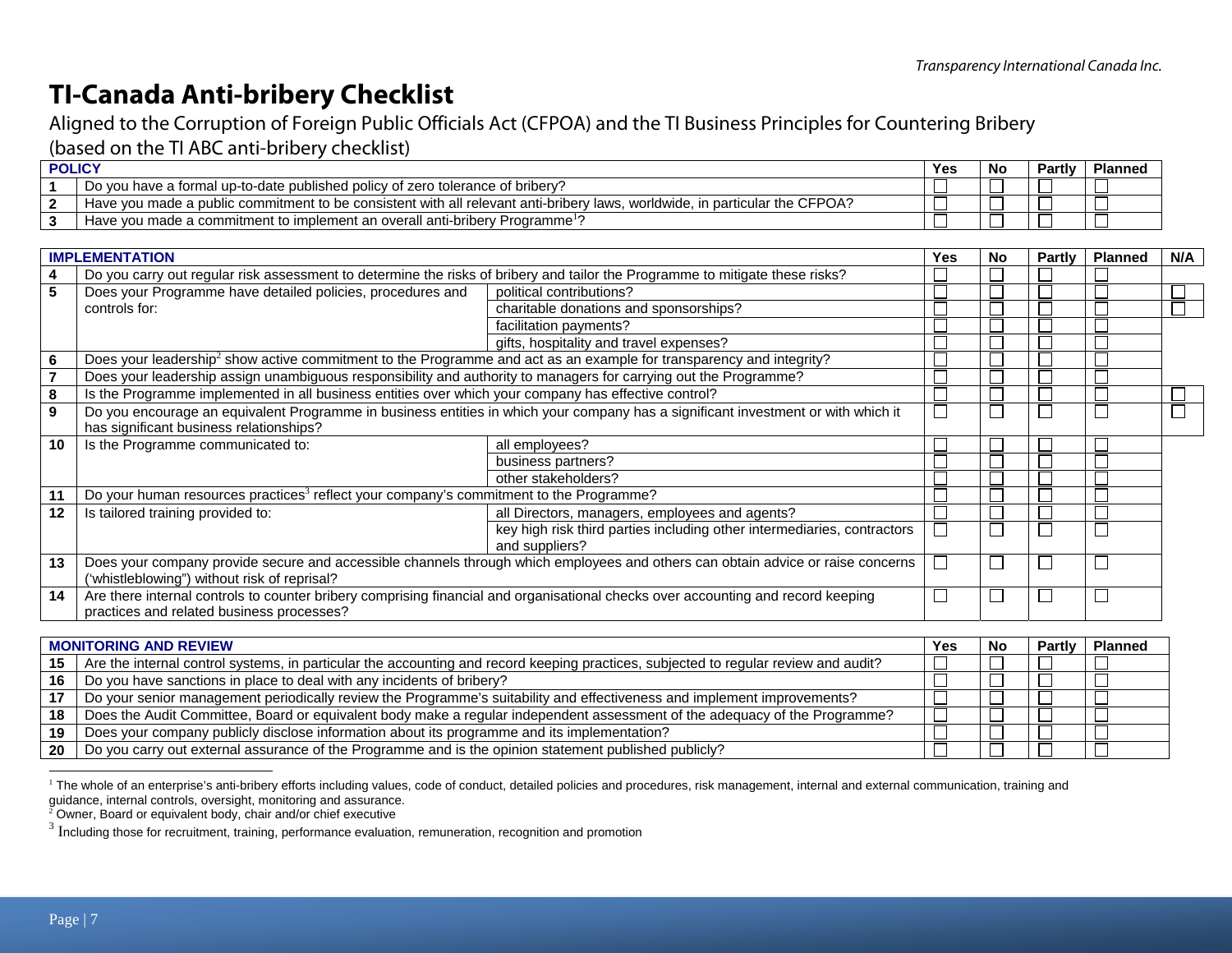## **TI Bribe Payers Index**

The TI Bribe Payers Index evaluates the supply side of corruption - the likelihood of firms from the world's industrialised countries to bribe abroad. It has been conducted four times, since 1999.

The full report for 2008, in English, French, Spanish and Japanese, can be found at: http://www.transparency.org/policy\_research/surveys\_indices/bpi/bpi\_2008

## **TI Corruption Perceptions Index**

The Corruption Perceptions Index (CPI) measures the perceived level of public-sector corruption in 178 countries and territories around the world. The CPI is a "survey of surveys", based on 13 different expert and business surveys.

The complete 2010 CPI, including, methodology and source data, in English and French, can be found at: http://www.transparency.org/policy\_research/surveys\_indices/cpi/2010/in\_detail

# **Getting the Deal Through Anti-Corruption Regulation 2010**

Each year, Getting the Deal Through provides a quick and accurate overview of national efforts to combat corruption around the world, through its Anti-Corruption Regulation, a review of laws in 46 regulations (in 2010), worldwide. It is written for the professional who wishes to be alerted to the regulation of this, all too pervasive, reputational risk when advising clients proposing to do business overseas. It has taken its place alongside Transparency International's Corruption Perceptions Index and its Global Corruption Barometer in providing essential intelligence in this area.

It is free to in-house counsel and is available at a cost of \$400 USD to others.

Information re. ordering is available at: http://www.gettingthedealthrough.com/books/2/anti-corruption-regulation/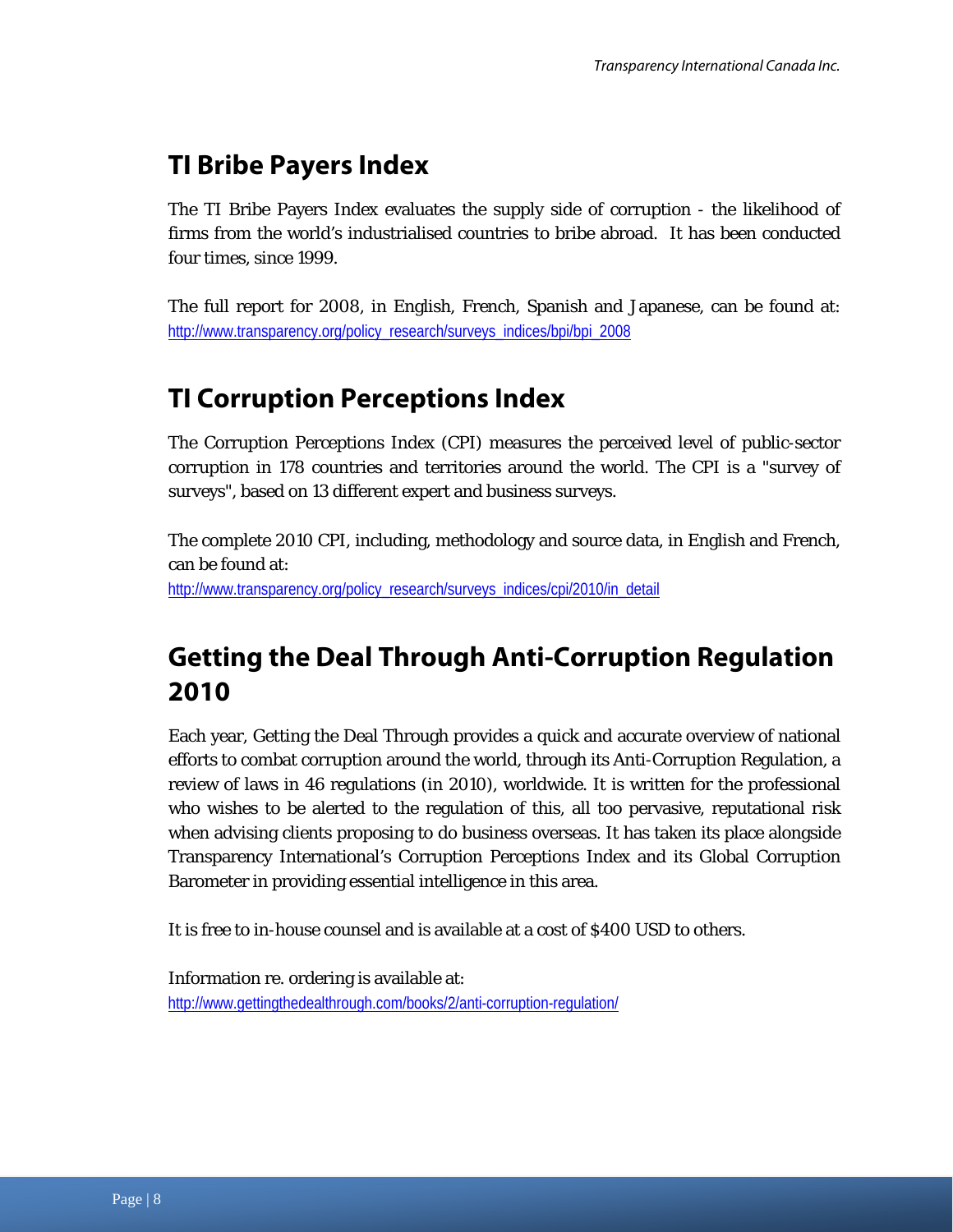

# **Plan**

Benchmark against best practice, using a code, and develop detailed policies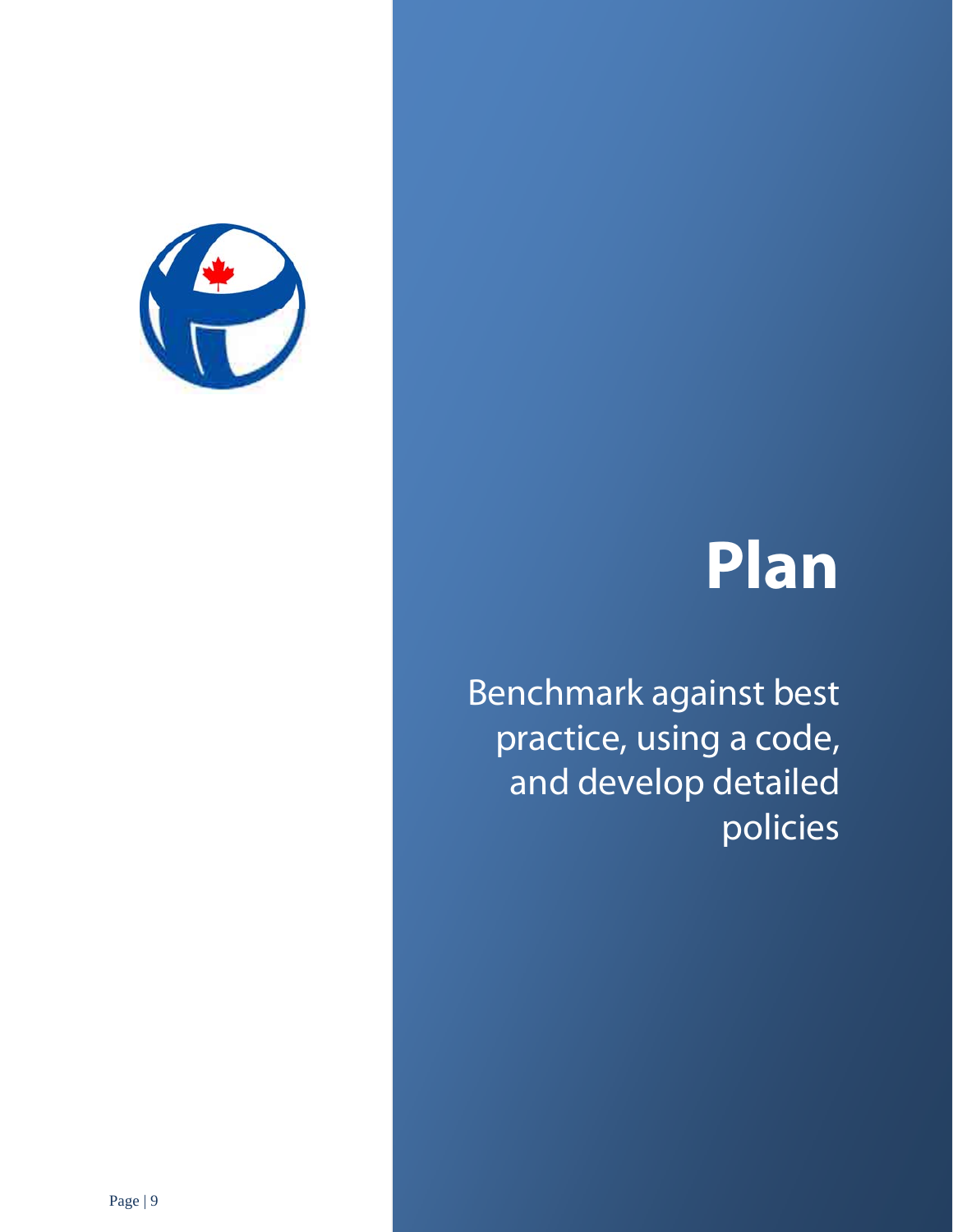## **Government of Canada Corruption of Foreign Public Officials Act (CFPOA)**

The *Corruption of Foreign Public Officials Act* (CFPOA) is Canada's response to the OECD's Convention on Combating Bribery of Foreign Public Officials in International Business Transactions. It was introduced into the Senate on December 1, 1998, and received Royal Assent on December 10, 1998, allowing Canada to ratify the OECD Convention on December 17, 1998. This triggered the OECD Convention coming into force on February 15, 1999, one day after the CFPOA, came into effect.

The CFPOA features three offences: bribing a foreign public official, laundering property and proceeds, and possession of property and proceeds. There is a 5-year maximum term of imprisonment for individuals found guilty under the law and a limitless fine for corporations.

The English version of the CFPOA can be found in the Appendix, of this Checklist, and can be downloaded from:

http://www2.parl.gc.ca/HousePublications/Publication.aspx?DocId=2330078&File=34&Language=e

The French version of the CFPOA can be found in the Appendix, of this Checklist, and can be downloaded from:

http://www2.parl.gc.ca/HousePublications/Publication.aspx?DocId=2330078&File=34&Language=f

A Guide to the *Act,* prepared by the Department of Justice, can be downloaded in English from:

http://www.justice.gc.ca/eng/dept-min/pub/cfpoa-lcape/guide.pdf

The Guide to the *Act*, prepared by the Department of Justice, can be downloaded in French from at:

http://www.justice.gc.ca/fra/min-dept/pub/lcape-cfpoa/guide.pdf

*An Act to amend the Criminal Code (organized crime and law enforcement) and to make consequential amendments to other Acts* (S.C. 2001, c. 32) was assented to on December 18, 2001, and has amended the *Corruption of Foreign Public Officials Act*. A Guide to the amendments to the *Act* may be downloaded in English from: http://www.justice.gc.ca/eng/dept-min/pub/cfpoa-lcape/amend-mod.html;

and in French at:

http://www.justice.gc.ca/fra/dept-min/pub/cfpoa-lcape/amend-mod.html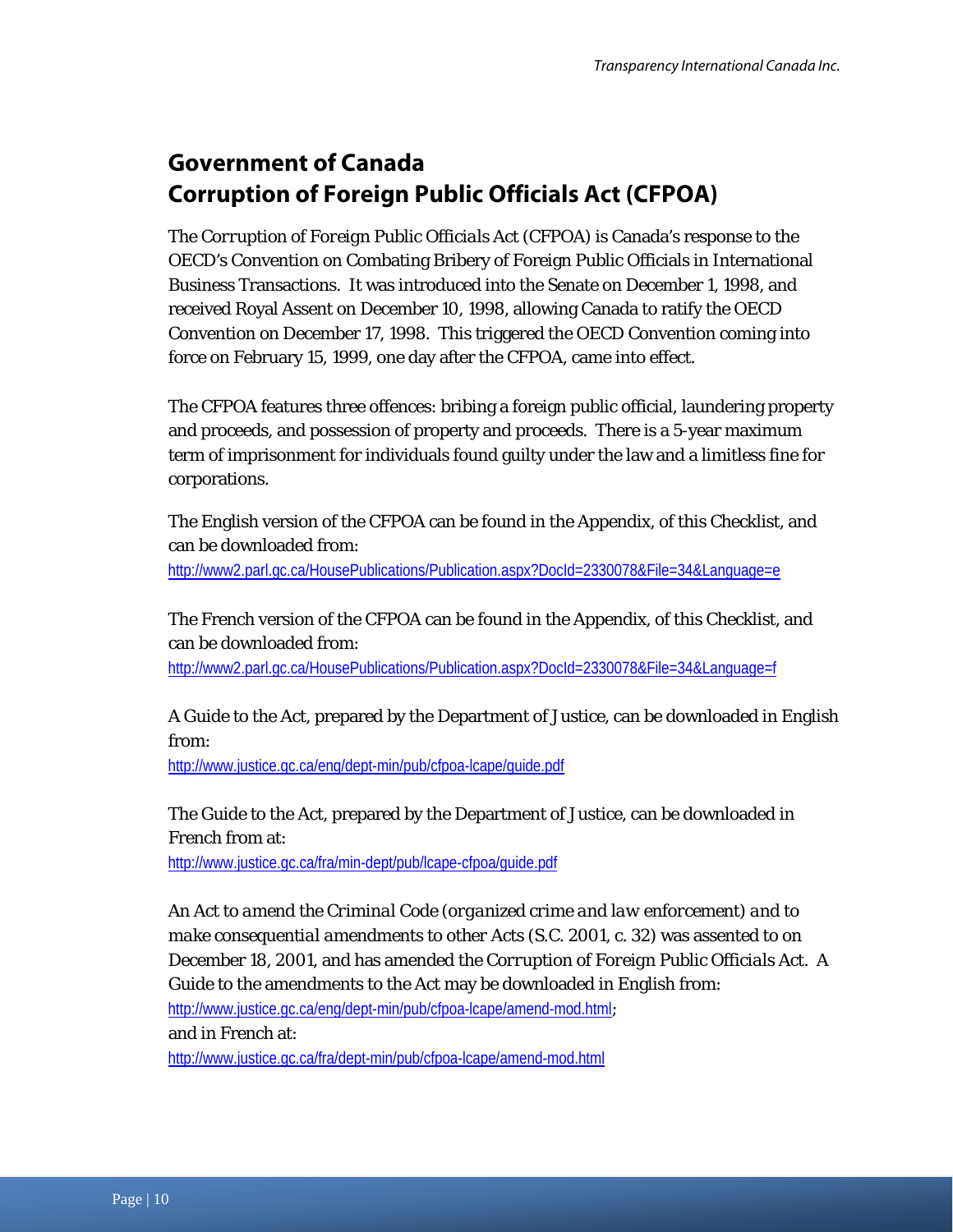## **Business Principles for Countering Bribery**

The *Business Principles for Countering Bribery*, developed by TI and a multistakeholder Steering Committee, including major leading multinationals, is a useful and current tool for companies dealing with the challenge and risks posed by bribery. The ool reflects recent developments in anti-bribery practice worldwide and incorporates approaches by business, academia and civil society. The Business Principles for Countering Bribery provides a framework for companies to develop comprehensive antibribery programmes, around the following two main principles:

The enterprise shall prohibit bribery in any form whether direct or indirect The enterprise shall commit to implementing a Programme to counter bribery

Both English and French versions, as well as those in Arabic, Indonesian, German, Japanese, Macedonian, Russian, Spanish and Turkish, can be downloaded from: http://www.transparency.org/global\_priorities/private\_sector/business\_principles

# **TI Business Principles for Countering Bribery – Small and Medium Enterprise Edition**

To cater for the needs of smaller businesses, TI has produced an edition of the Business Principles for Countering Bribery tailored to the needs of small and medium sized enterprises (SMEs). More than 95% of the world's business is carried out by SMEs which may not have the same human and financial resources as larger companies but are just as vulnerable to the risks of bribery.

The SME Edition includes model anti-bribery principles for companies with fewer resources of time, money and people. It provides practical guidance for developing antibribery programmes that suit the size and structure of smaller enterprises.

The SME Edition can also be used by larger companies to encourage SMEs in their supply chain to implement no-bribes policies and practices.

The full Business Principles for Countering Bribery – Small and Medium Enterprise Edition can be downloaded in English, French and Spanish from: http://www.transparency.org/global\_priorities/private\_sector/business\_principles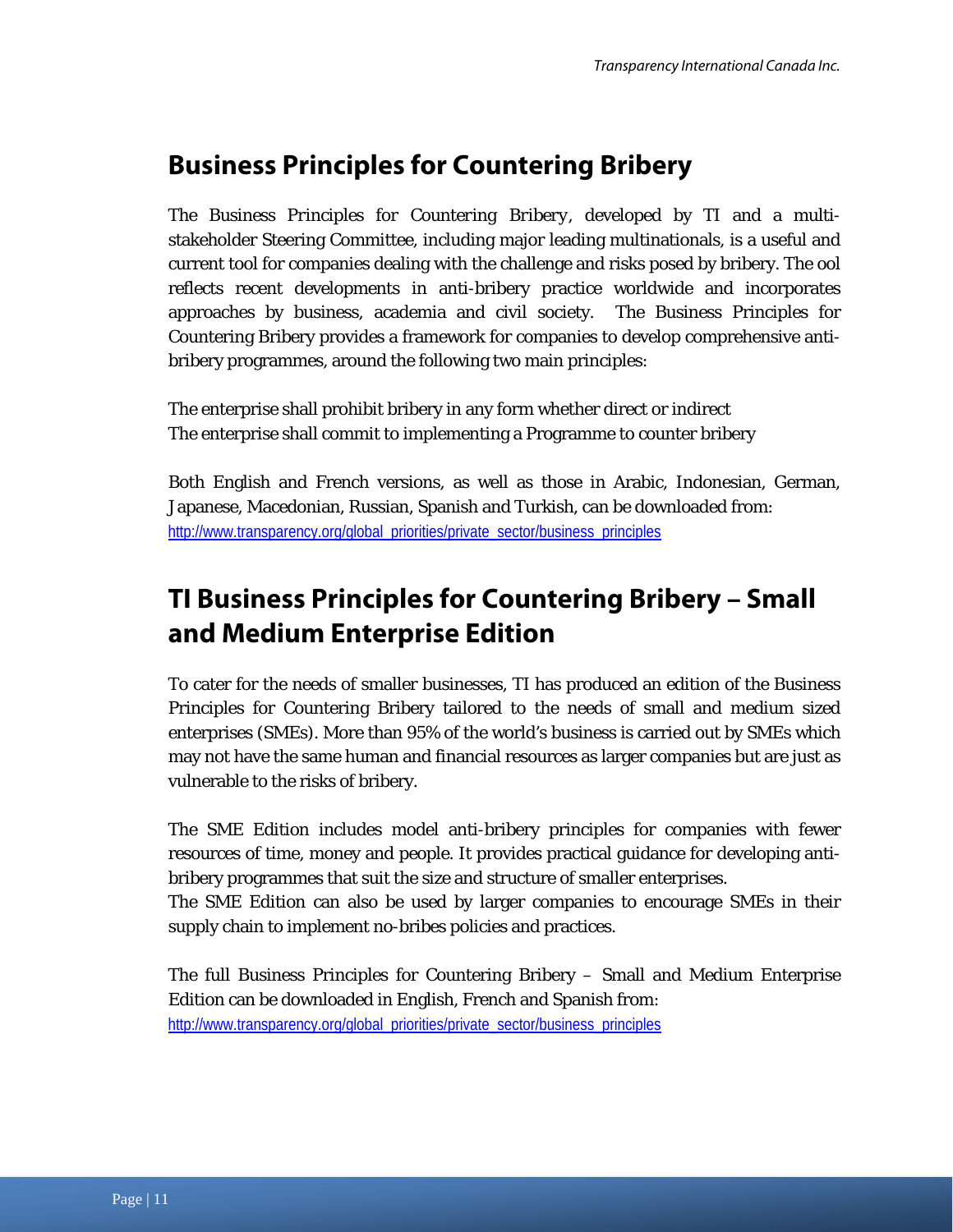# **TI/World Economic Forum Partnering Against Corruption Initiative/International Chamber of Commerce/United Nations Global Compact RESIST – Resisting Extortion and Solicitation in International Transactions**

Companies facing extortion now have a new anti-corruption tool based on real-life scenarios of solicitation and extortion demands. **RESIST** (*Resisting Extortion and Solicitation in International Transactions*) is primarily a training tool to help employees counter solicitation and extortion demands in the most efficient and ethical manner, acknowledging they might be accompanied by a threat. The tool also aims to help companies reduce the probability of such demands being made. Over 20 companies and organisations contributed to designing RESIST, based on their experience of solicitation and extortion demands.

Transparency International, in collaboration with the World Economic Forum Partnering Against Corruption Initiative (PACI), the International Chamber of Commerce (ICC) and the United Nations Global Compact (UNGC), developed RESIST to support companies conducting international business who are potentially exposed to corruption.

### **RESIST can be downloaded, in PDF from:**

http://www.transparency.org/global\_priorities/private\_sector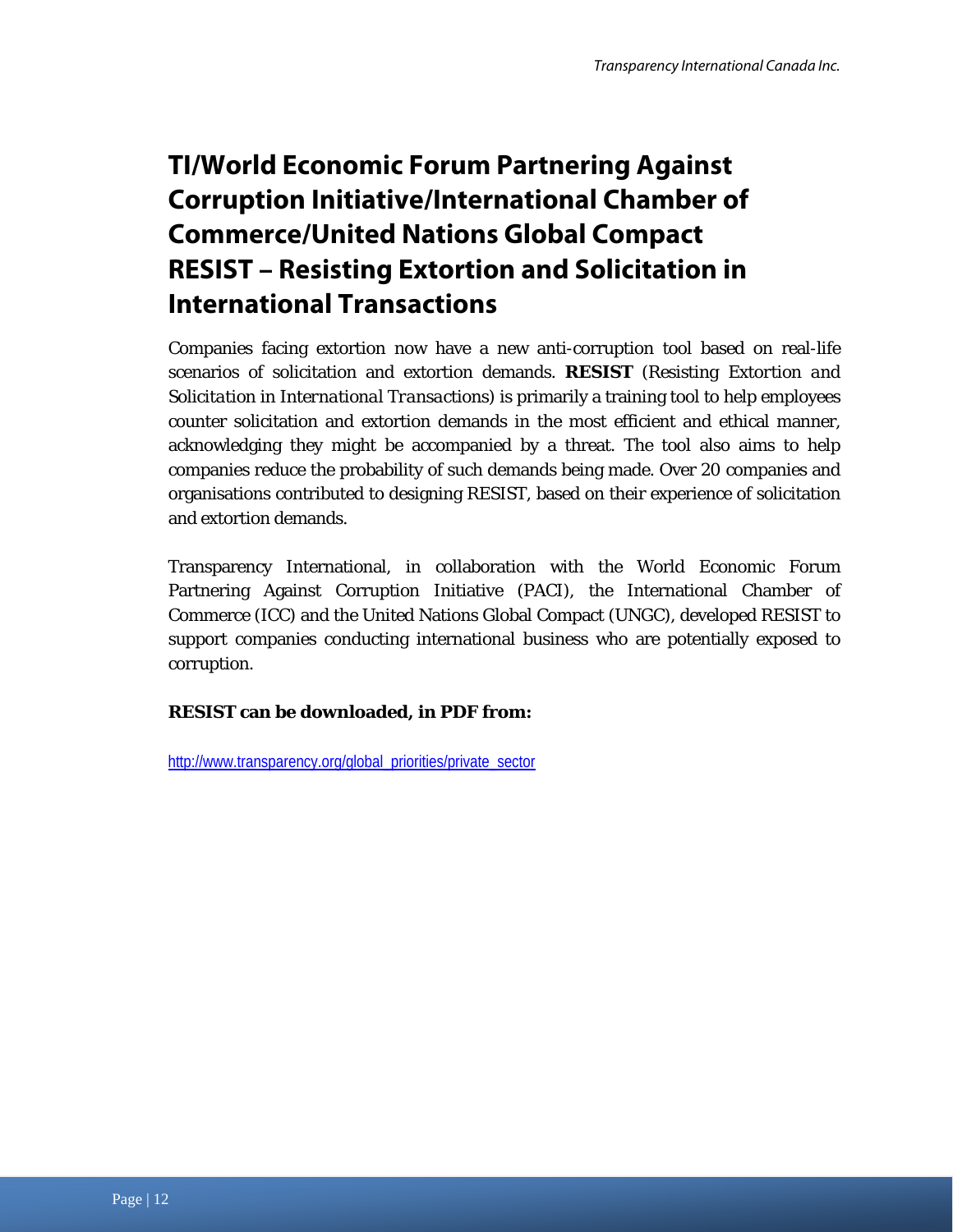



 Implement your no-bribe policies through detailed procedures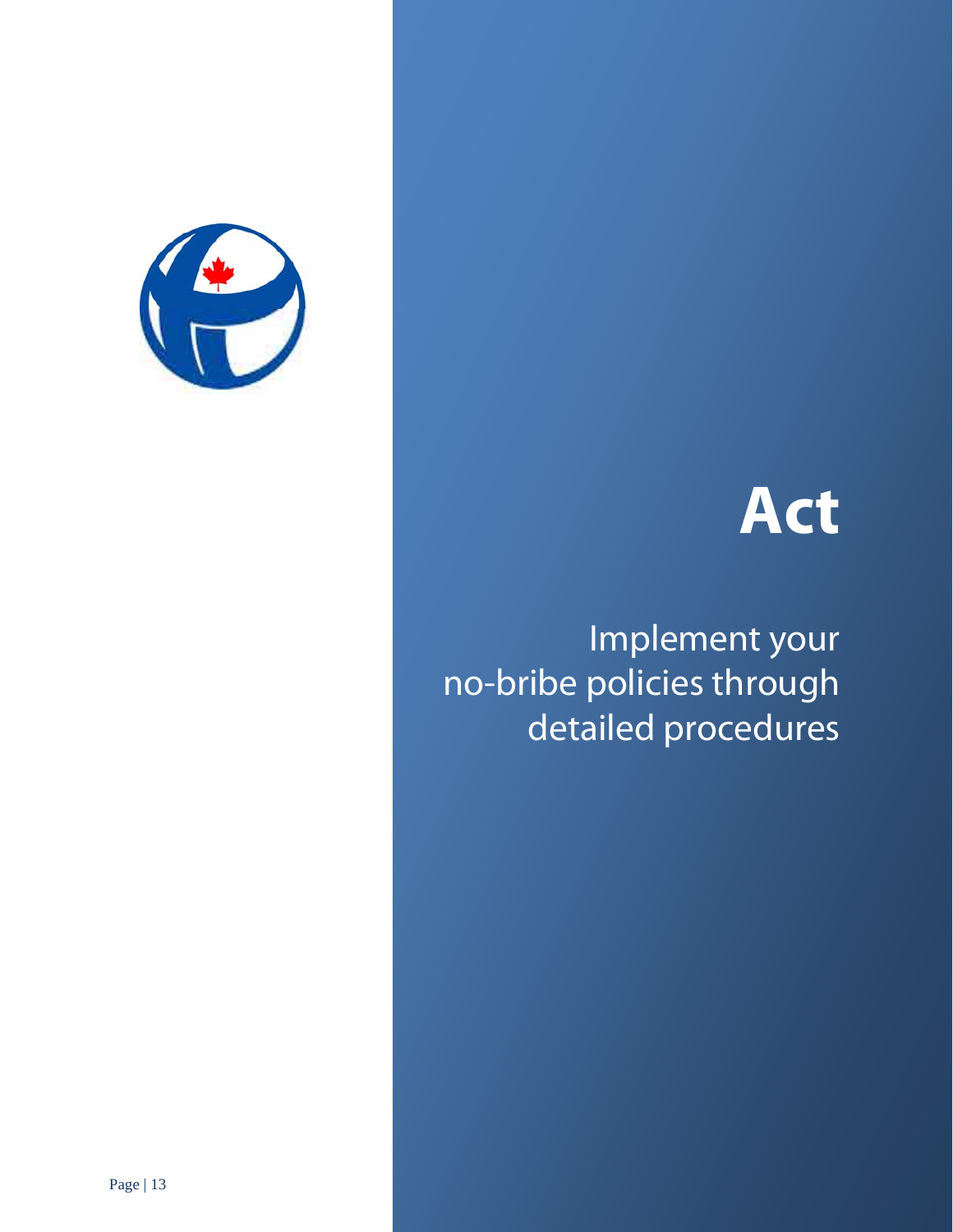# **TI Six Step Implementation Process**

The TI Six Step Implementation Process forms part of the suite of tools being developed to support the Business Principles for Countering Bribery, an anti-bribery code developed by TI in co-operation with leading corporations and non-corporate stakeholders.

The TI Six-Step Process has been developed for companies that have no systematic antibribery policy or process for countering bribery. However, it can also be of use for companies that already have elements of a system in place allowing them to enter the TI Six-Step Process at a stage of their choice. The TI Six-Step Process is flexible and can be modified to take into account the size of a company and its ability to complete the steps within the suggested timeframe.

This document will be of use to any manager concerned with countering bribery, but it will be most relevant to senior managers charged with developing and implementing an effective programme in line with the Business Principles.

The next page shows the *TI Six Step Process Chart.* 

The full TI Six Step Implementation Process can be downloaded in both English and Spanish from:

www.transparency.org/global\_priorities/private\_sector/business\_principles/six\_step\_implementation\_process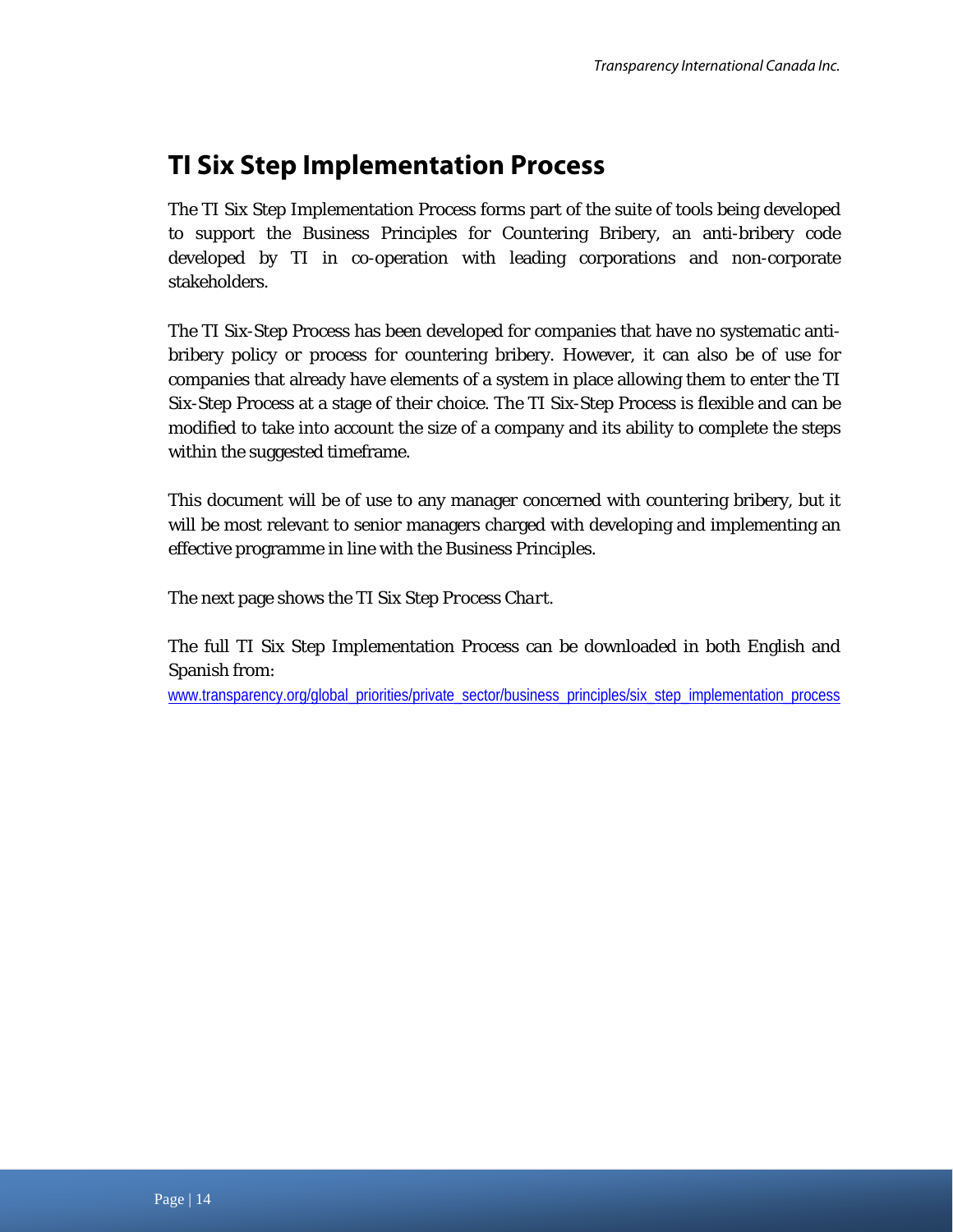# **TI Six Step Process Chart**

### BUSINESS PRINCIPLES FOR COUNTERING BRIBERY: SIX STEP IMPLEMENTATION

| Step                      |                                                                                                                                                                                                                                                                                                                                                                                                           | 2                                                                 | 3                                                                                                | 4                                                                                         | 5                                                                   | 6                                                     |
|---------------------------|-----------------------------------------------------------------------------------------------------------------------------------------------------------------------------------------------------------------------------------------------------------------------------------------------------------------------------------------------------------------------------------------------------------|-------------------------------------------------------------------|--------------------------------------------------------------------------------------------------|-------------------------------------------------------------------------------------------|---------------------------------------------------------------------|-------------------------------------------------------|
| Action                    | Decide to adopt a<br>no bribes policy                                                                                                                                                                                                                                                                                                                                                                     | Plan the<br>implementation                                        | Develop detailed<br>anti-bribery<br>Programme                                                    | Implement<br>Programme                                                                    | Monitor                                                             | Evaluate and<br>improve                               |
| Primary<br>responsibility | Owner of company/<br>board / CEO                                                                                                                                                                                                                                                                                                                                                                          | Appointed senior<br>manager / Project Team                        | Appointed senior<br>manager/heads of<br>department                                               | Appointed senior<br>manager / line managers<br>/ support functions /<br>business partners | Ethics / compliance<br>officer<br>Internal and external<br>auditors | Owner of company/<br>board / CEO /<br>audit committee |
| Process                   | Obtain commitment to<br>no-bribes policy "from<br>the top"                                                                                                                                                                                                                                                                                                                                                | Define specific<br>company risks / review<br>current practices    | Integrate no-bribes<br>policy into<br>organisational<br>structure and assign                     | Communicate anti-<br>bribery Programme -<br>internal / external                           | Regular reviews of the<br>system                                    | Receive feedback from<br>monitoring                   |
|                           | responsibilities<br>Review all legal<br>Decide to implement an<br>requirements<br>anti-bribery Programme<br>Write no-bribes policy,<br>Decide extent of any<br>develop and write<br>public disclosure<br>anti-bribery Programme<br>include:<br>Appoint senior<br>manager / cross-<br>Test/get commitment<br>functional Project Team<br>from senior<br>management / selected<br>employees<br>Set up issues | Review ability of service<br>functions to support                 | Run training courses<br>for all employees and<br>business partners                               | Capture knowledge<br>from incidents                                                       | Evaluate effectiveness<br>of Programme                              |                                                       |
|                           |                                                                                                                                                                                                                                                                                                                                                                                                           | new Programme<br>Develop detailed                                 | Ensure capabilities are                                                                          | Use external<br>verification providers                                                    | Develop improvements<br>to Programme                                |                                                       |
|                           |                                                                                                                                                                                                                                                                                                                                                                                                           | implementation plan to<br>· adapt HR policies<br>· communications | in place of specialist<br>functions up to speed:<br>internal audit, finance,<br>legal department | Review use of issues<br>(whistle-blowing)<br>channels                                     | Report to management                                                |                                                       |
|                           |                                                                                                                                                                                                                                                                                                                                                                                                           | • training programmes                                             | Deal with incidents                                                                              |                                                                                           | Board review and sign-<br>off on Programme                          |                                                       |
|                           |                                                                                                                                                                                                                                                                                                                                                                                                           | reporting function<br>Prepare for incidents                       | Review role of<br>Project team                                                                   |                                                                                           | <b>Publish Programme</b><br>process and results<br>(optional)       |                                                       |
| Time span                 | <b>One Month</b>                                                                                                                                                                                                                                                                                                                                                                                          | Three to six months                                               | Three to six months                                                                              | One year                                                                                  | <b>Continuous</b>                                                   | At least annually                                     |

TI Six Step Process © Copyright 2005, Transparency International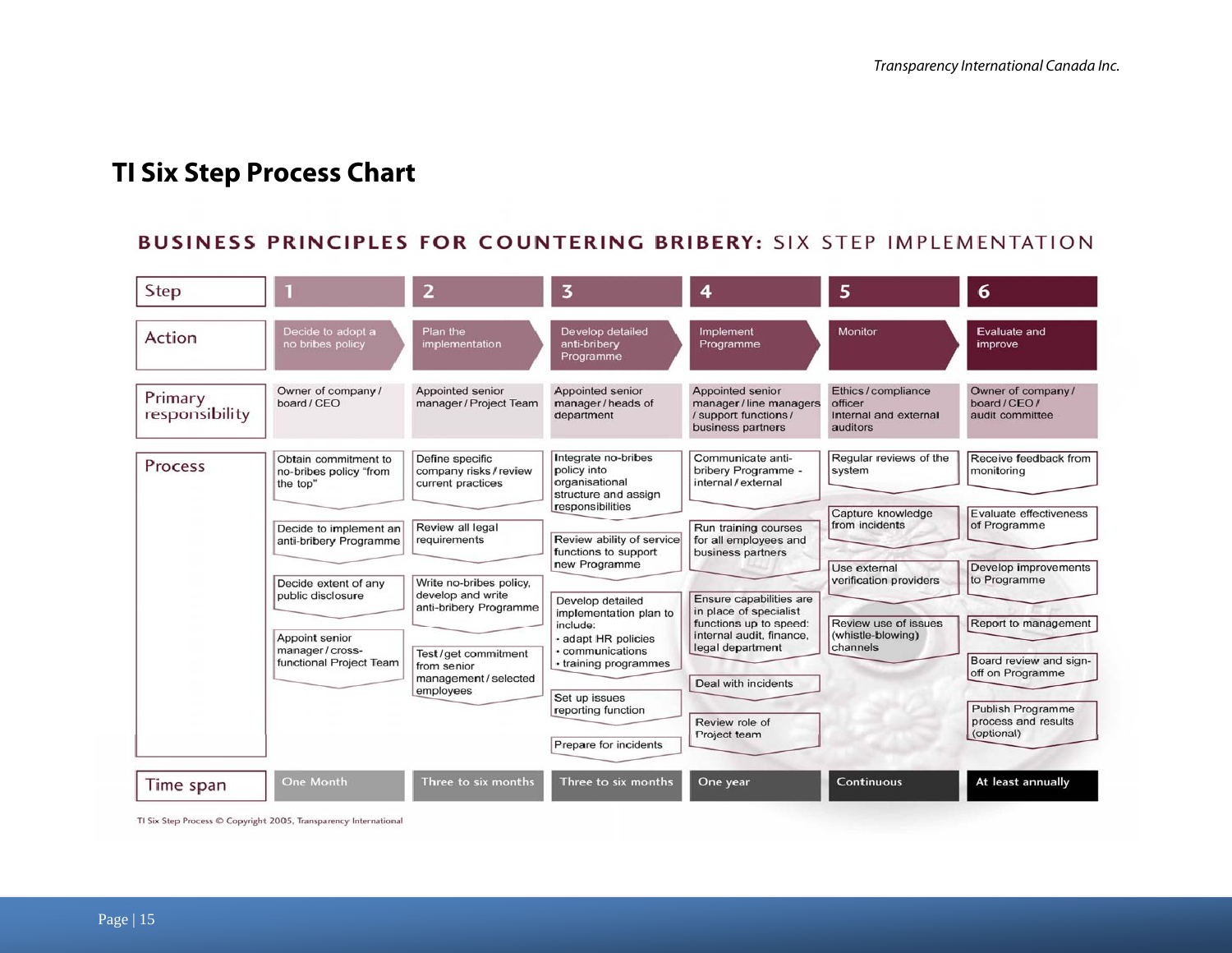# **TI Guidance Document**

Transparency International (TI) has produced this Guidance Document to the Business Principles for Countering Bribery to provide background and clarification to the Business Principles and to assist enterprises implementing or reviewing their anti-bribery Programmes.

### **Structure of the Guidance Document**

The Guidance Document provides comments on each section of the Business Principles and, for ease of reference, the relevant section of the Business Principles is stated before each section in the Guidance Document. A three part format is used consisting of background, implementation and, for some sections, questions and answers on key topics. Some sections provide case studies of good practice, examples of bribery cases and issues. A reading list is provided in Section 7. Links to websites are also given, either placed with relevant text or in a list in section 8, sections 9 and 10. Section 11 provides examples of current cases and concerns and a Glossary of key terms is given in Section 12.

The full TI-guidance document can be downloaded in English and Spanish from: http://www.transparency.org/global\_priorities/private\_sector/business\_principles/quidance\_document

# **U.S. Government Foreign Corrupt Practices Act**

The Foreign Corrupt Practices Act of 1977, as amended, 15 U.S.C. §§ 78dd-1, et seq. ("FCPA"), was enacted for the purpose of making it unlawful for persons and entities to make payments to foreign government officials to assist in obtaining or retaining business.

The anti-bribery provisions of the FCPA apply not only to U.S. citizens but also to foreign persons and organizations, who cause, directly or through agents, an act in furtherance of such a corrupt payment to take place within the territory of the United States.

The FCPA also requires companies whose securities are listed in the United States to meet its accounting provisions. See 15 U.S.C. § 78m. These accounting provisions, require corporations covered by the provisions to (a) make and keep books and records that accurately and fairly reflect the transactions of the corporation and (b) devise and maintain an adequate system of internal accounting controls.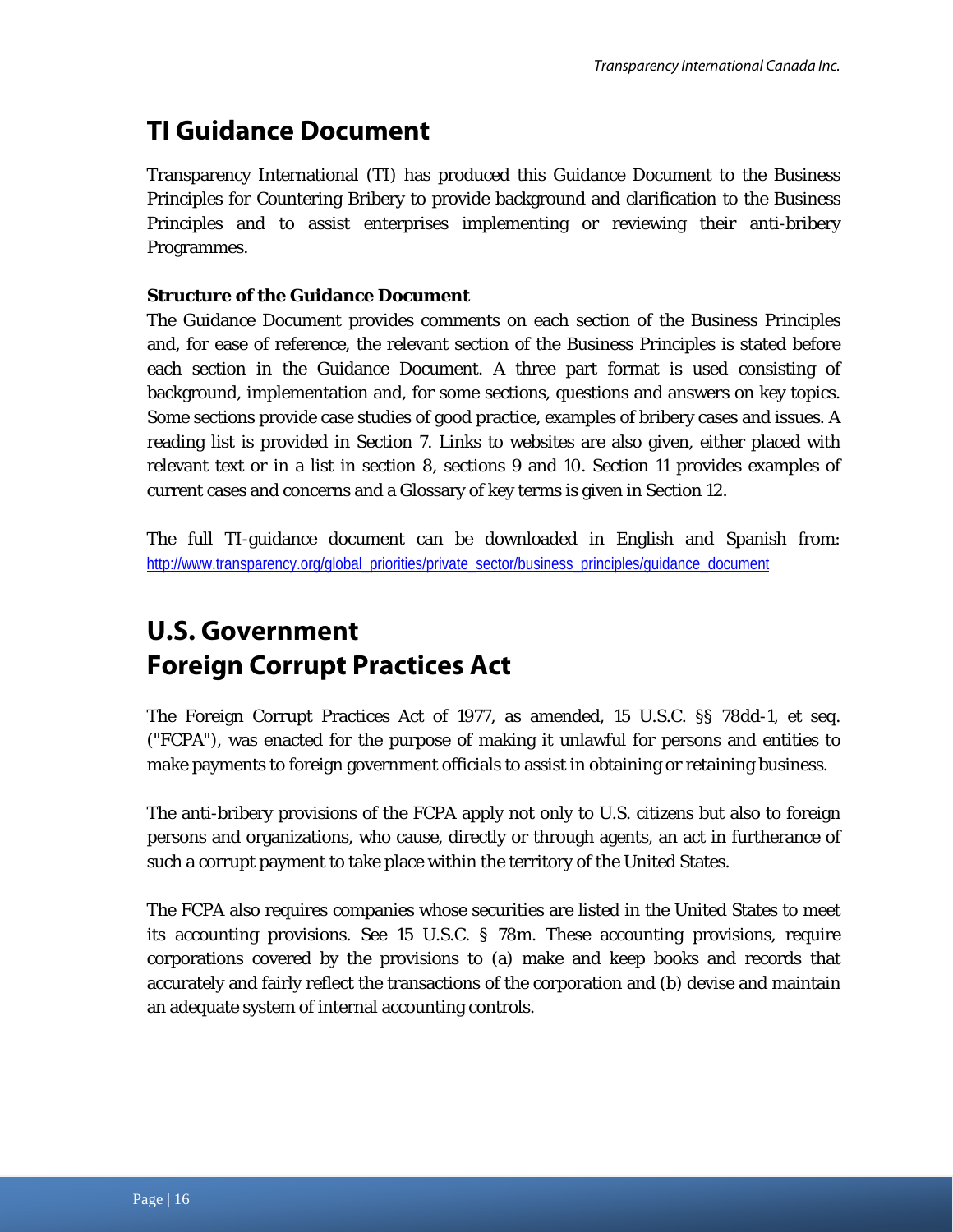The FCPA can be downloaded in English and French, as well as Arabic, Bengali, Cantonese, Mandarin, German, Japanese, Basa Jawa, Korean, Bahasa Malaysia, Portuguese, Russian, Spanish and Urdu from:

http://www.justice.gov/criminal/fraud/fcpa/statutes/regulations.html

For more background information regarding the anti-bribery provisions of the FCPA, refer to the "Lay Person's Guide", which can be downloaded from:

http://www.justice.gov/criminal/fraud/fcpa/docs/lay-persons-guide.pdf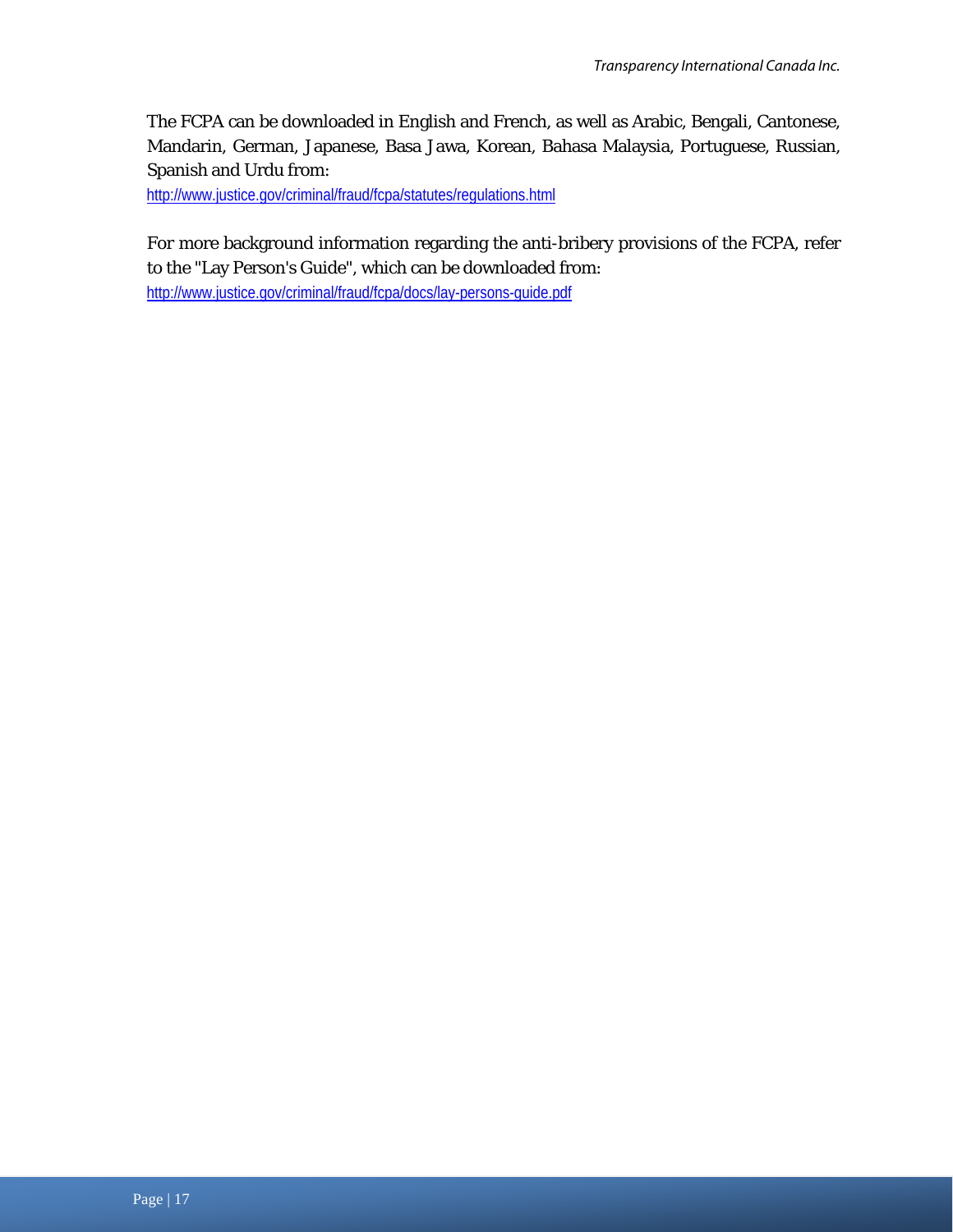# **Transparency International UK Guidance on Adequate Procedures under the UK Bribery Act 2010**

Transparency International UK has published a Guidance on good practice procedures for corporate anti-bribery programmes. This would be particularly relevant for Canadian companies with a UK footprint that will have to comply with the new Bribery Act. For others, it is good general advice, based on various TI tools.

The Guidance, a Checklist and various Annexes, can be downloaded free of charge from: http://www.transparency.org.uk/working-with-companies/adequate-procedures

Hard copies, comprised of a ring-bound folder with the full 200-page document printed in colour, are available at a cost of £90. To place an order, please download and complete the order form also from:

http://www.transparency.org.uk/working-with-companies/adequate-procedures

# **TI Integrity Pact**

Developed by TI, the Integrity Pact (IP) is a tool aimed at, initially, preventing corruption in public contracting. It consists of a process that includes an agreement between a government or a government department (at the federal, national or local level) and all bidders for a public contract. It contains rights and obligations to the effect that neither side will: pay, offer, demand or accept bribes; collude with competitors to obtain the contract; or engage in such abuses while carrying out the contract. The IP also introduces a monitoring system that provides for independent oversight and accountability.

For further information regarding the IP, visit: http://www.transparency.org/tools/contracting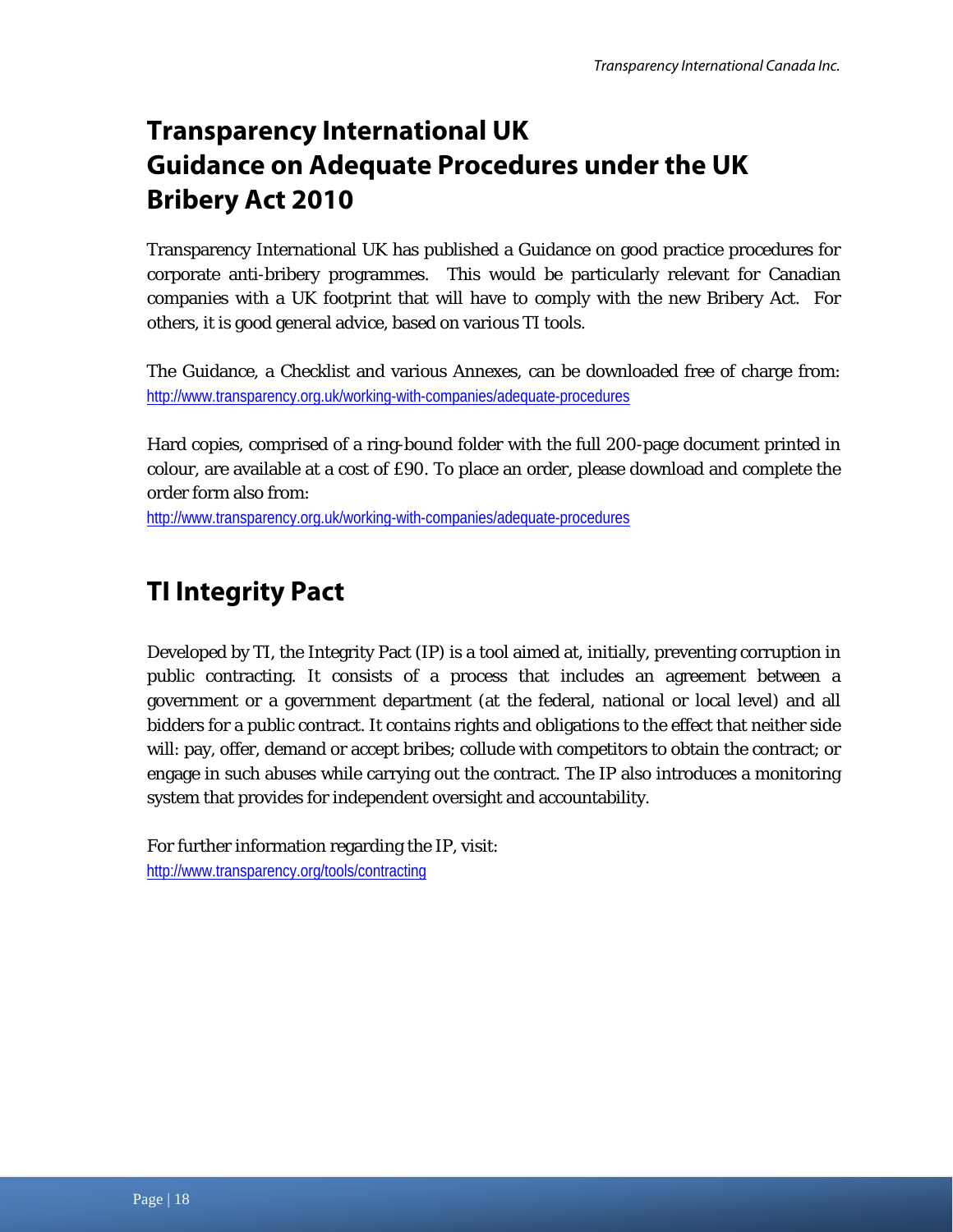

# **Monitor**

Carry out continuous self-check and improvement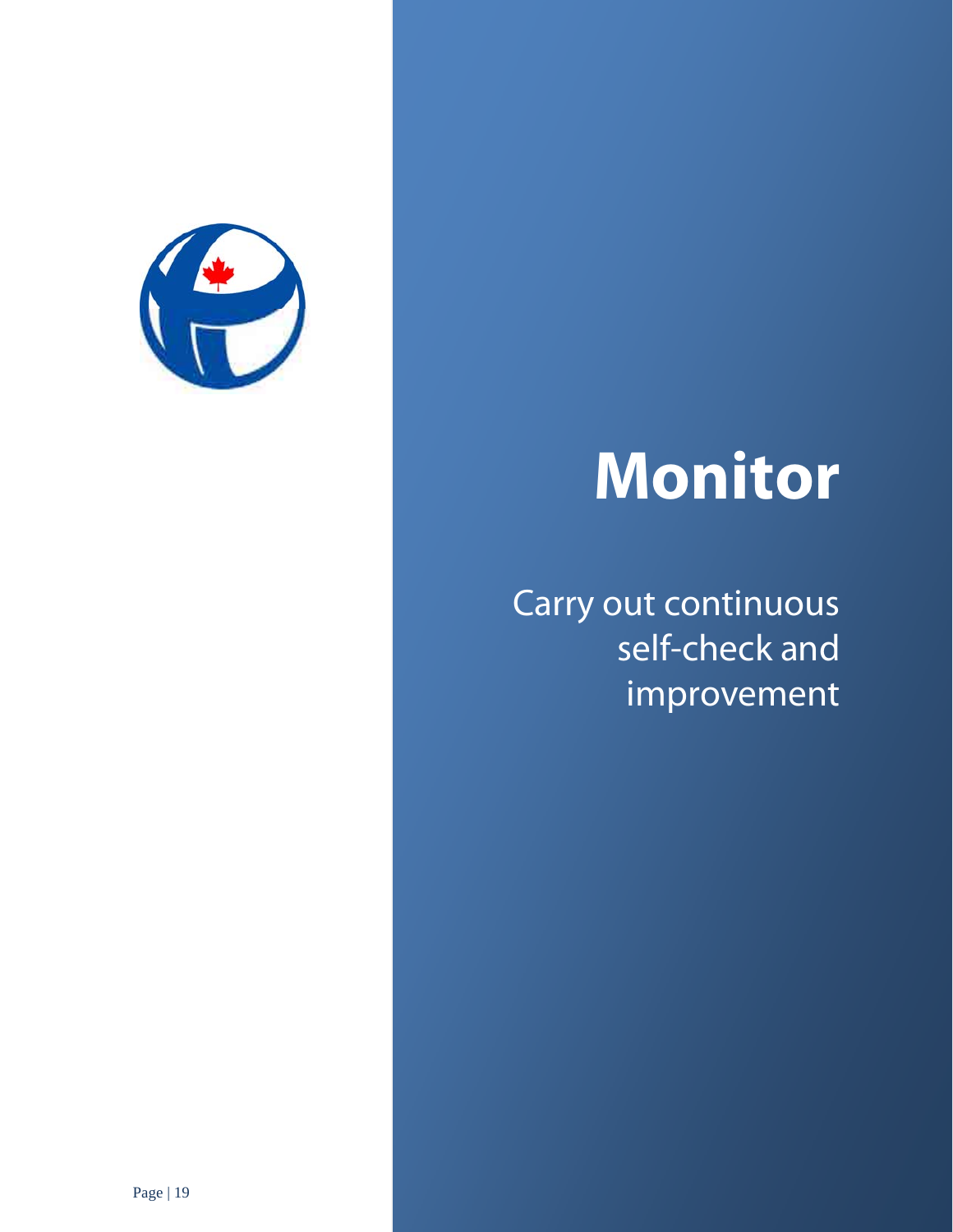# **TI Self-Evaluation Tool**

Transparency International's Self-Evaluation Tool (TI SET) is a checklist that enables companies to examine and assess the design of their anti-bribery programme. Comprised of an in-depth and extensive range of indicators, SET identifies the policies, procedures and reporting indicators that companies should consider for their anti-bribery programmes. This will help companies to determine where they stand, identify improvements and prepare reports for management, assurers and stakeholders. In this way, TI SET can assist companies to manage risks more effectively and improve their operational efficiency. TI SET is aimed at larger companies but can also be of use to smaller companies wishing to check particular aspects of anti-bribery.

TI SET is an in-depth check-list, aligned to the Business Principles for Countering Bribery, aiming to assist companies to:

- Identify strengths and areas for improvement;
- Stimulate approaches and thinking related to anti-bribery;
- Provide content for a report to management, the Audit or Governance Committee or the Board on the design completeness, effectiveness and reliability of the antibribery Programme;
- Provide a basis for internal audit or an independent verification or assurance provider.

SET can be applied at different levels: to the whole of the company's worldwide activities including subsidiaries and branches or limited to one country, region, subsidiary or business unit. There are 241 Core indicators.

The full TI SET can be downloaded, in Word, with capability of being filled out, from: http://www.transparency.org/publications/publications/toolkits/ti\_set

An interactive diagnostic version of TI SET has been developed by TI and Enablon, a leading software company. This can be purchased from http://www.enablon.com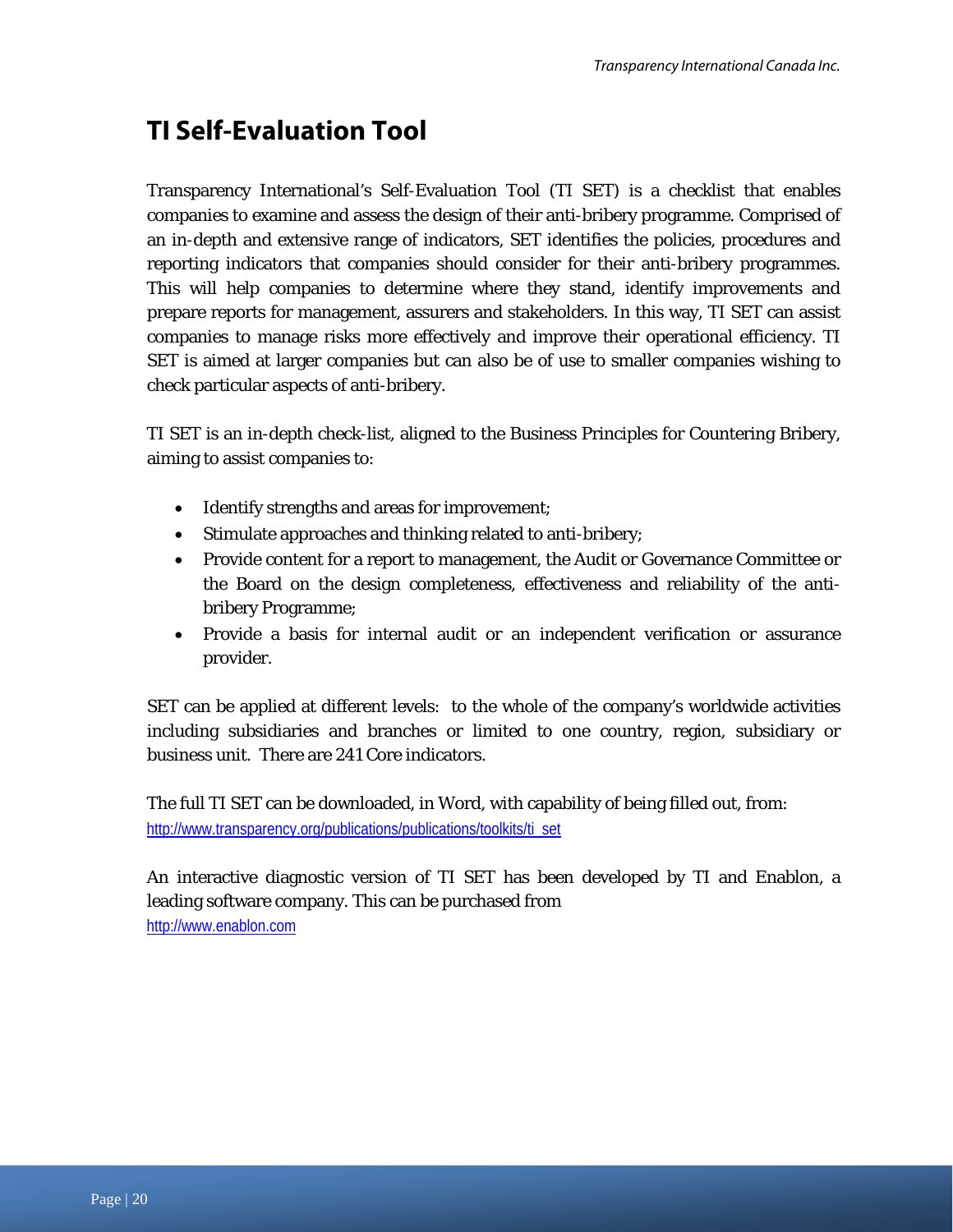

# **Report to Stakeholders**

Report internally and externally on what you do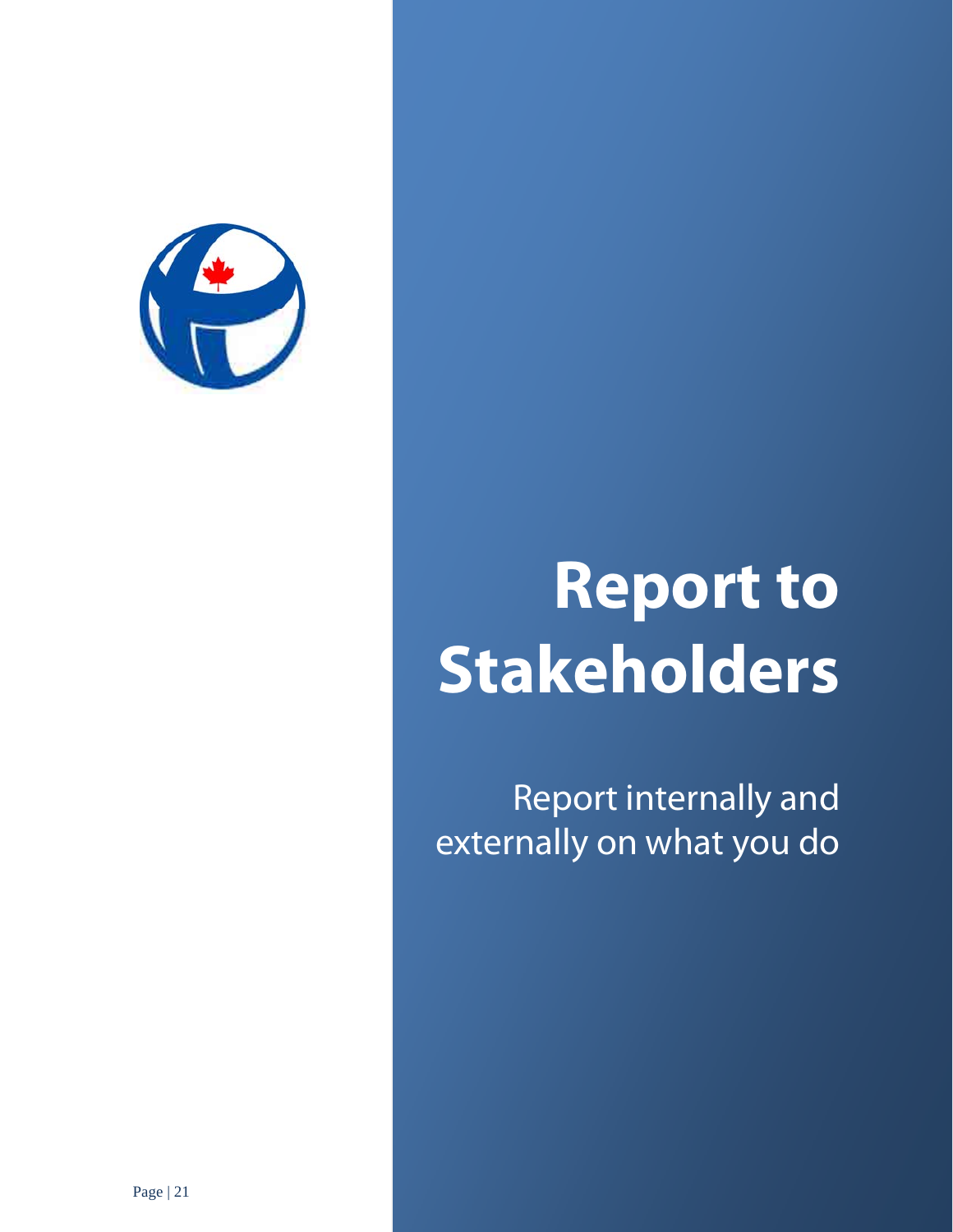# **UN Global Compact – TI Reporting Guidance on the 10th Principle against Corruption**

The Reporting Guidance, developed in the framework of the Global Compact, the world's largest voluntary corporate citizenship initiative (more than 7,000 signatories in 135 countries), equips business with a practical means to report on anti-corruption policies and actions comprehensively and effectively. It sets the standard for thousands of UN Global Compact signatories, while its use will be beneficial well beyond this network.

The Reporting Guidance is a tool to give practical guidance to companies of all sizes as they report on their anti-corruption efforts. The objective of the Reporting Guidance is to set out and promote the strong benefits of reporting on anti-corruption in the annual Communication on Progress by providing a structural and comprehensive guidance document that encourages thorough and consistent reporting of anti-corruption efforts by signatories.

The Reporting Guidance contains two principal sections:

- **Business Case for reporting on the 10<sup>th</sup> Principle:** This section explains and underscores the benefits of reporting on the implementation of the 10<sup>th</sup> Principle.
- **Reporting Elements for the 10th Principle:** This section sets out a list of Basic and Desired Reporting Elements for the 10th Principle. Each Reporting Element is supplemented with practical guidance on the importance of the Element, how to implement it and examples of on what to report. These Reporting Elements can help any organization by:
	- o identifying the components of a comprehensive anti-corruption programme;
	- o giving practical examples on how and what to report, including references to indicators from other initiatives; and
	- o providing a clear and easy-to-use format to structure and facilitate the reporting of anti-corruption activities in the annual Communication on Progress.

The complete document can be downloaded from: http://www.transparency.org/global\_priorities/private\_sector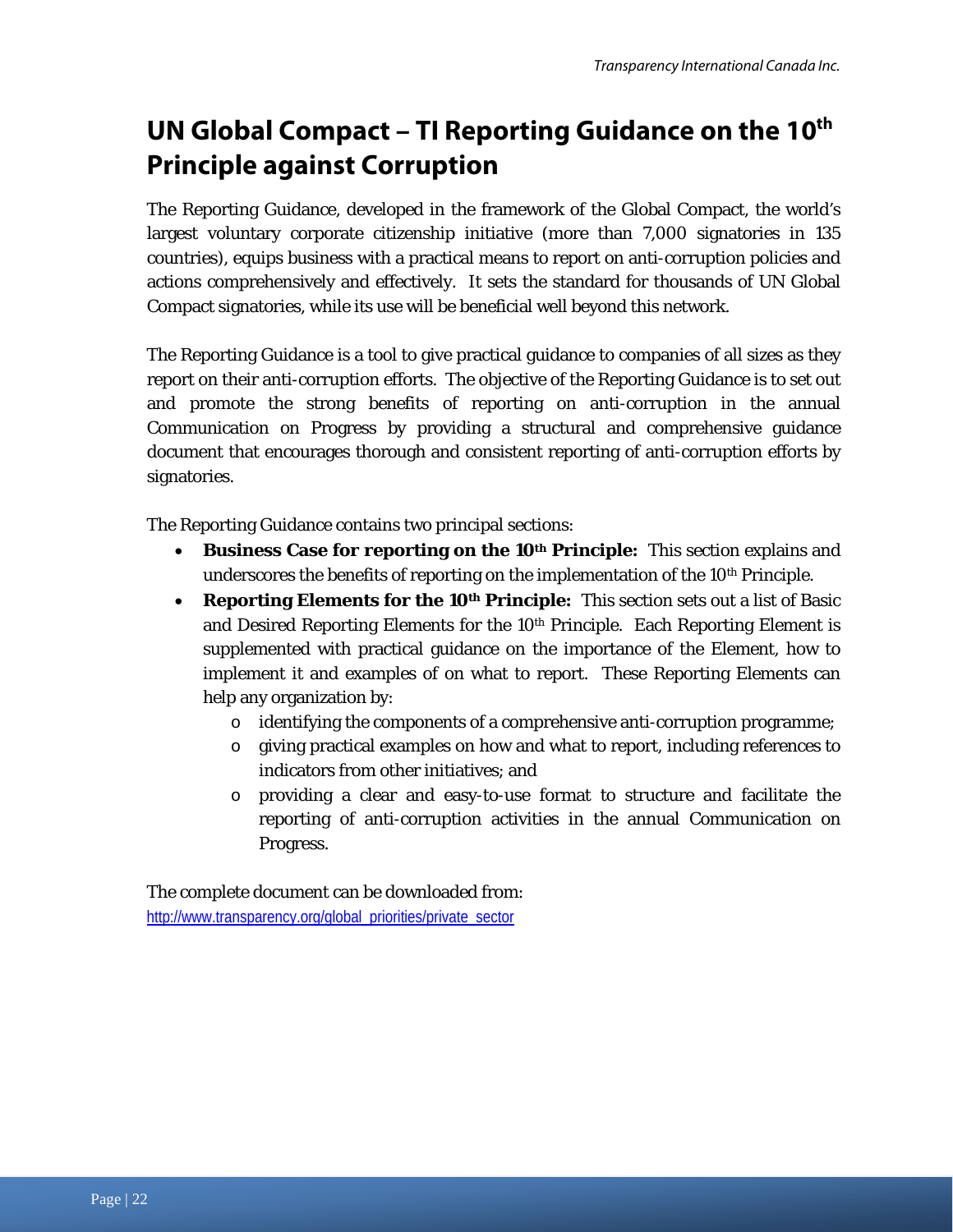## **TI Transparency in Reporting on Anti-Corruption – A Report of Corporate Practices (TRAC)**

TRAC assesses the extent to which close to 500 leading listed companies have reported the strategies, policies and management systems they have in place for combating bribery and corruption. Results are based on the analysis of publicly available documentation. Company performance has been aggregated by country and industry sector to provide an overview of reporting performance.

The results of the TRAC report, produced in 2009, show that, on average, leading companies still have a long way to go in disclosing that they are integrating anti-corruption practices into their organizations.

The complete document can be downloaded from: http://www.transparency.org/global\_priorities/private\_sector

## **TI Promoting Revenue Transparency (PRT)**

The Promoting Revenue Transparency Project (PRT) is run by **Transparency International** in partnership with the **Revenue Watch Institute** and builds on the work of the Save the Children UK "Beyond the Rhetoric" report from 2005. The Promoting Revenue Transparency Project seeks to raise awareness in both government and the private sector of the various steps required for revenue transparency to be achieved, sustained and mainstreamed, in the extractive industries sectors.

High revenues from the extractive industries have often fuelled corruption, economic stagnation, inequality and conflict. This paradox has been labelled the "resource curse." One step towards reversing this curse lies in the transparent and accountable management of revenues generated from the extractive industries.

In the 2008 report, 42 leading oil and gas companies, including three Canadian companies, are evaluated on their current policies, management systems and performance in areas relevant to revenue transparency in their upstream operations (production only).

The full 2008 report, as well as the Executive Summary and Frequently Asked Questions, can be downloaded in English, French, Spanish and Russian from: http://www.transparency.org/policy\_research/surveys\_indices/promoting\_revenue\_transparency NB: The next PRT will be published in March 2011.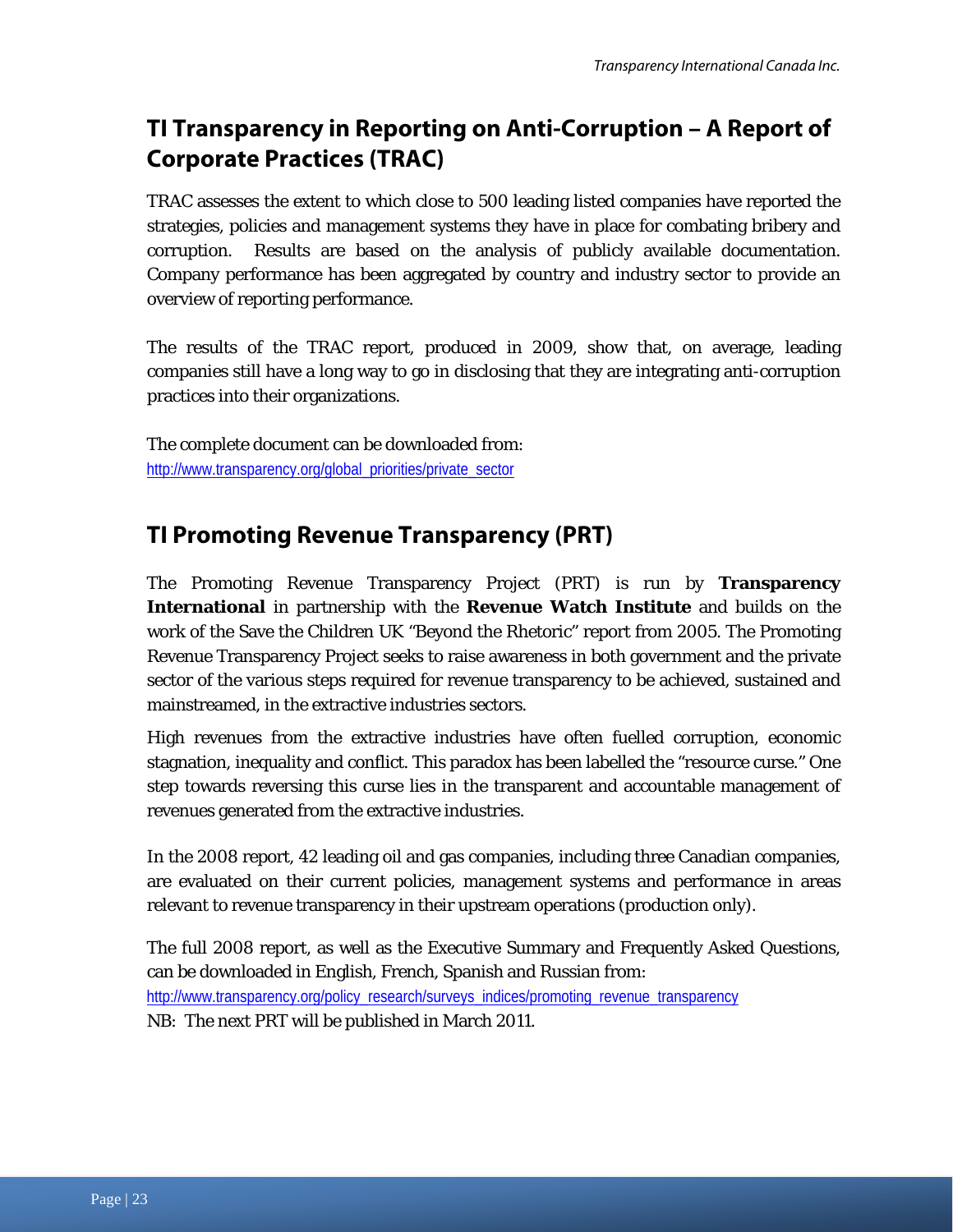

# **Assure**

# Raise the credibility of what you do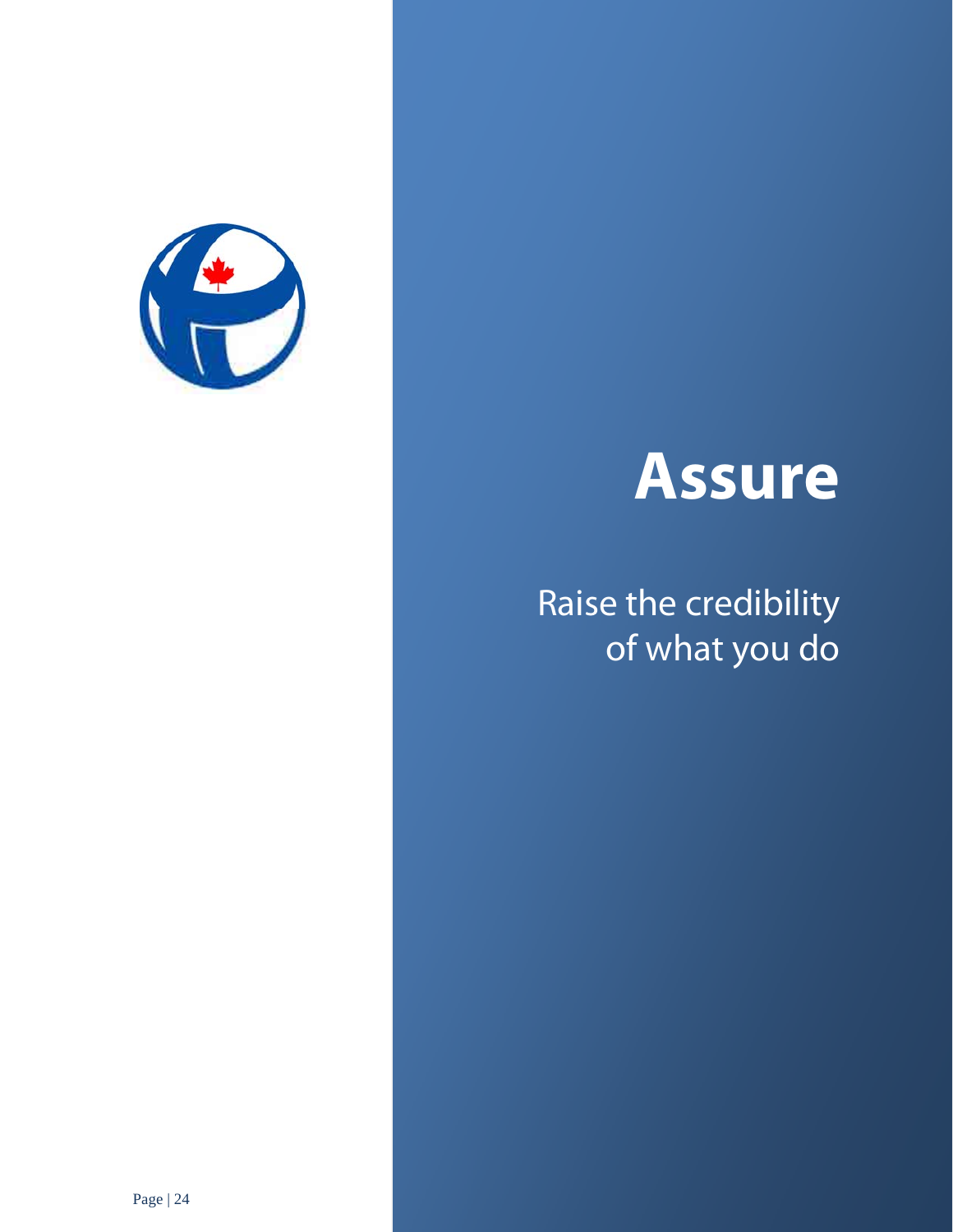# **TI Framework for Voluntary Independent Assurance of Corporate Anti-Bribery Programmes**

Transparency International (TI) is leading efforts to develop a *Framework for Voluntary Independent Assurance of Corporate Anti-Bribery Programmes*.

Despite greater awareness of the risks related to bribery and corruption, corporate scandals continue to make the headlines. Against this background, demand is growing from stakeholders and from companies themselves for mechanisms that can enhance confidence in their anti-bribery programmes.

TI has been developing the Framework in collaboration with the World Economic Forum Partnering Against Corruption Initiative (PACI) in a working group that includes representatives from the six leading global accounting networks.

The Framework will enable assurance professionals to provide an independent opinion on whether a company's anti-bribery controls are suitably designed. It will also be a useful reference for companies to improve their anti-bribery practice.

In parallel, TI aims to examine, with other providers of assurance and certification, how best to use the Framework and build on it to develop a verification process that would focus on the effective implementation of anti-bribery controls throughout a company

TI submitted the Framework for **public consultation**, with comments due by **31 December 2010**. The consultation extended to providers of assurance, such as professional services networks, legal firms, business ethics practitioners and others. Potential users of independent anti-bribery assurance such as companies, civil society and all other interested parties, were also part of the consultation.

The Background Document, TI Framework and Online Survey can be downloaded from: http://www.transparency.org/global\_priorities/private\_sector/business\_principles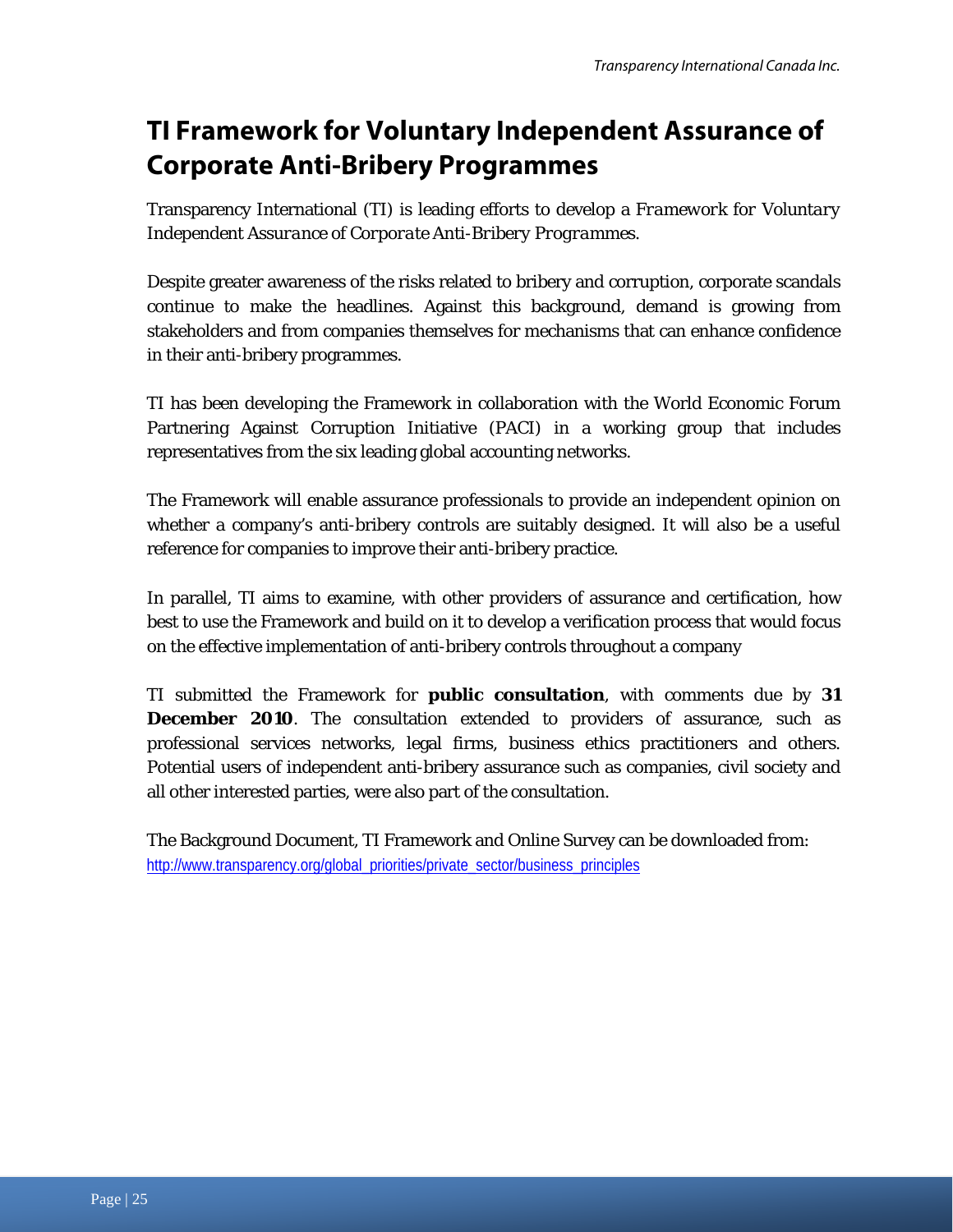

# **Additional Resources**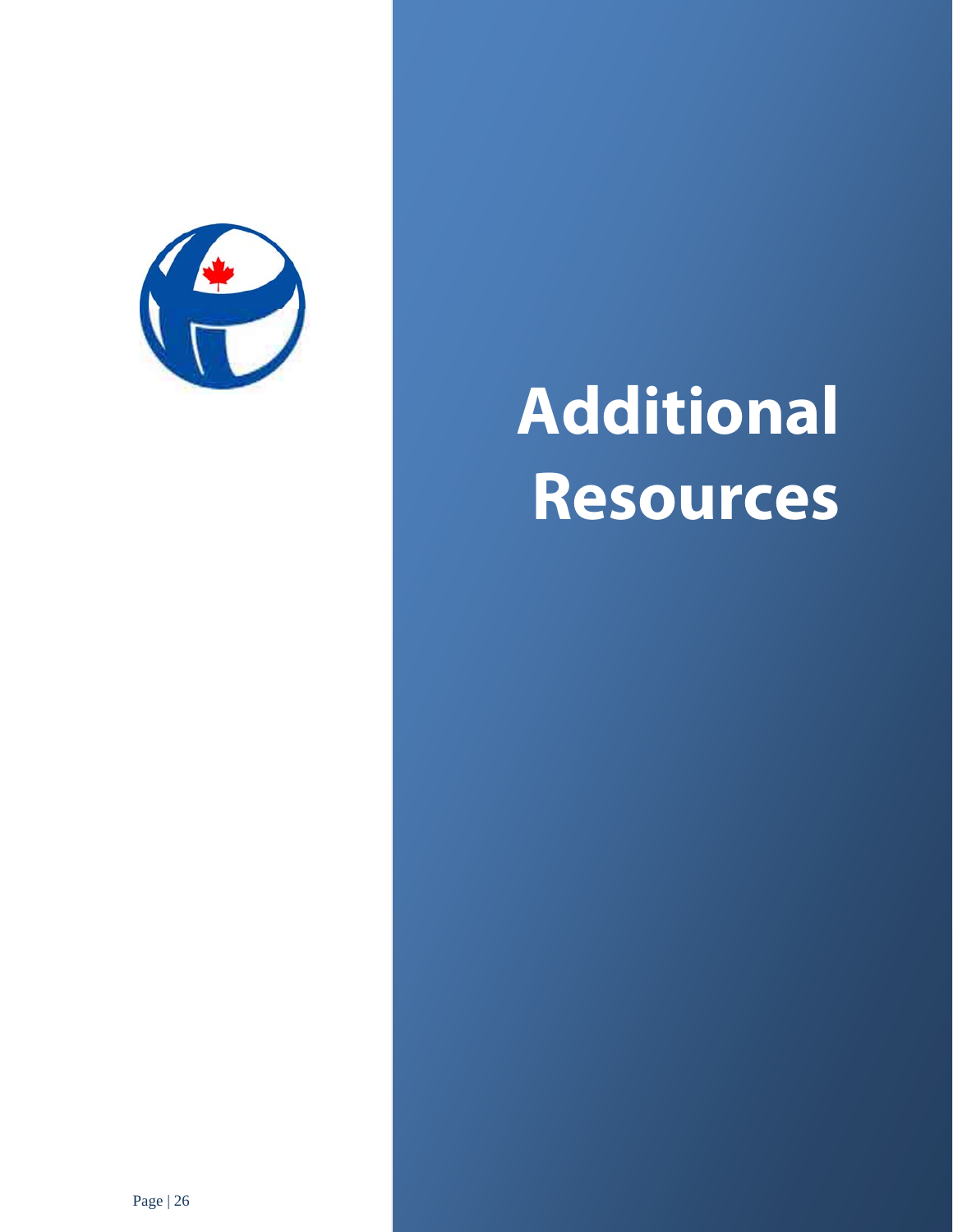# **TI National Integrity System**

The National Integrity System (NIS) assessment approach provides a framework which anti-corruption organisations can use to analyse both the extent and causes of corruption in a given country as well as the effectiveness of national anti-corruption efforts. This analysis is undertaken via a consultative approach, involving the key anti-corruption agents in government, civil society, the business community and other relevant sectors, with a view to building momentum, political will and civic pressure for relevant reform initiatives.

The assessment makes use of the concept of the National Integrity System, which has been developed and promoted by TI as part of its holistic approach to countering corruption. The NIS consists of the principle institutions and actors that contribute to integrity, transparency and accountability in a society.



Further information on the NIS, as well as reports on 81 countries, including Canada, and one organization, can be accessed at:

http://www.transparency.org/policy\_research/nis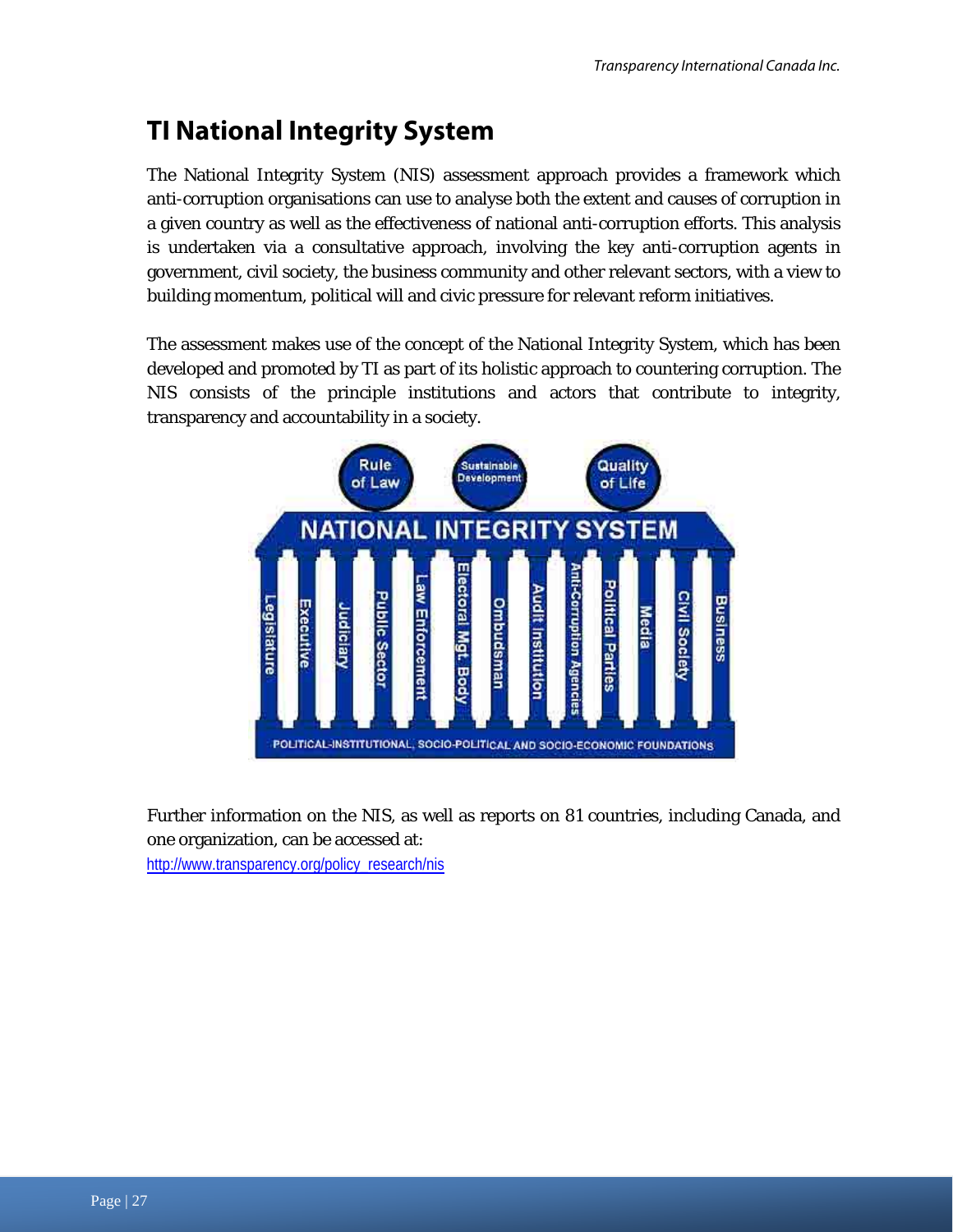# **TI Global Corruption Barometer (GCB)**

Published annually, since 2003, the Global Corruption Barometer is a survey that assesses general public attitudes toward and experience of corruption in dozens of countries around the world. It assesses the extent to which key institutions and public services are perceived, by their own citizens, to be corrupt, measures citizens' views on government efforts to fight corruption, and, in 2009, for the first time, included questions about the level of state capture and people's willingness to pay a premium for clean corporate behaviour. The 2010 GCB covers 86 countries and territories.

The GCB is designed to complement the expert opinions on public sector corruption provided by TI's Corruption Perceptions Index and the views of senior business executives on international bribery flows reflected in TI's Bribe Payers Index. It also aims to provide information on trends in public perceptions of corruption.

The full 2010 GCB, in English, French and Spanish, can be downloaded from: http://www.transparency.org/policy\_research/surveys\_indices/gcb

# **TI Anti-Corruption Plain Language Guide**

TI has developed the first "Anti-Corruption Plain Language Guide." The Guide provides standardised, easy-to-understand definitions for 45 key terms commonly used by the anticorruption movement – from "access to information" to "whistle blowing." Each term includes a practical example of how TI approaches these issues and helpful links for further research.

The Guide may be downloaded in English, French and Spanish from: http://www.transparency.org/publications/publications/other/plain\_language\_guide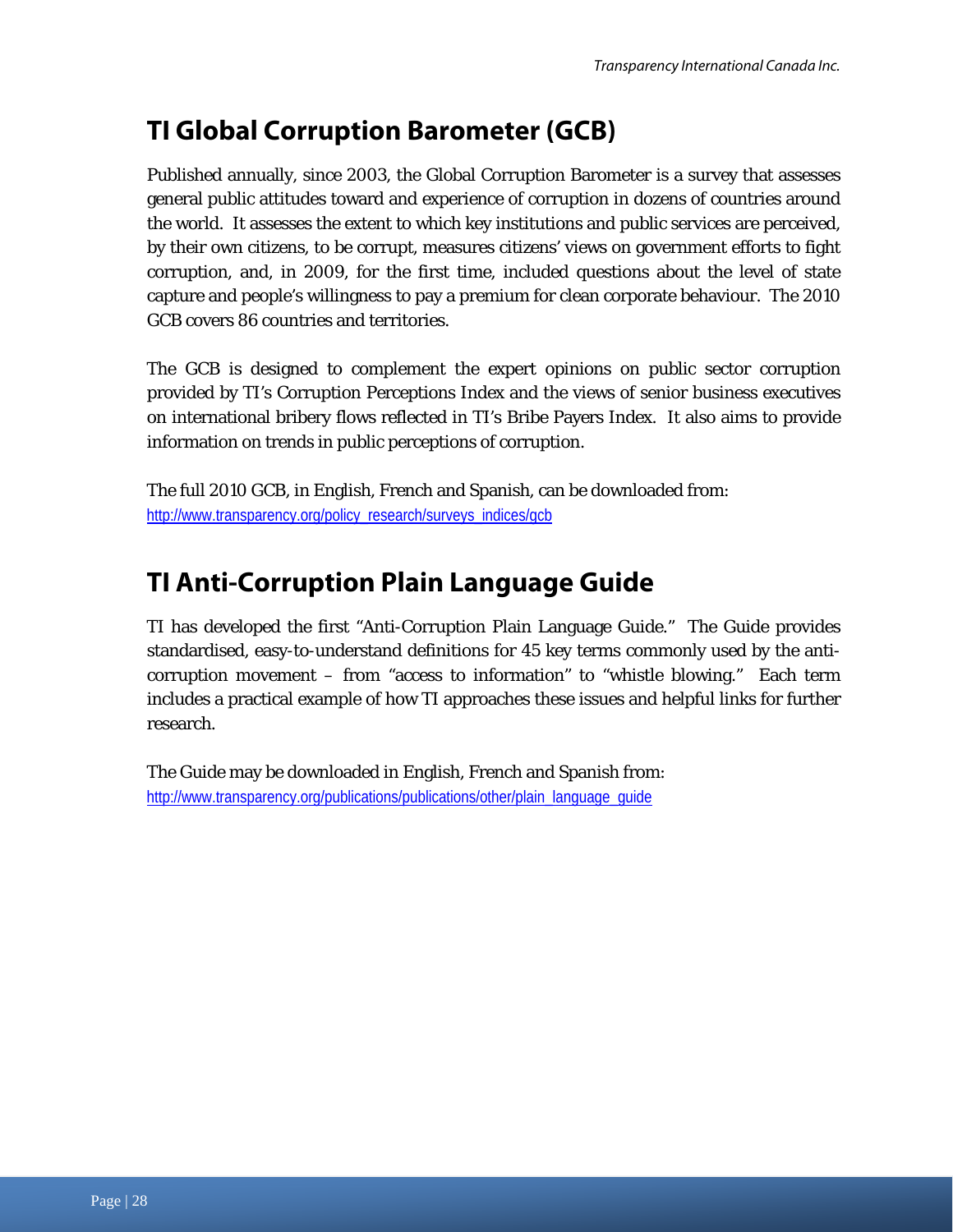90062

**S-21 S-21**

First Session, Thirty-sixth Parliament, 46-47 Elizabeth II, 1997-98

### **THE SENATE OF CANADA SÉNAT DU CANADA**

## **BILL S-21 PROJET DE LOI S-21**

An Act respecting the corruption of foreign public officials and the implementation of the Convention on Combating Bribery of Foreign Public Officials in International Business Transactions, and to make related amendments to other Acts

Loi concernant la corruption d'agents publics étrangers et la mise en oeuvre de la Convention sur la lutte contre la corruption d'agents publics étrangers dans les internationales, et modifiant d'autres lois en conséquence

### **AS PASSED BY THE SENATE DECEMBER 3, 1998**

**ADOPTÉ PAR LE SÉNAT LE 3 DÉCEMBRE 1998**

Première session, trente-sixième législature, 46-47 Elizabeth II, 1997-98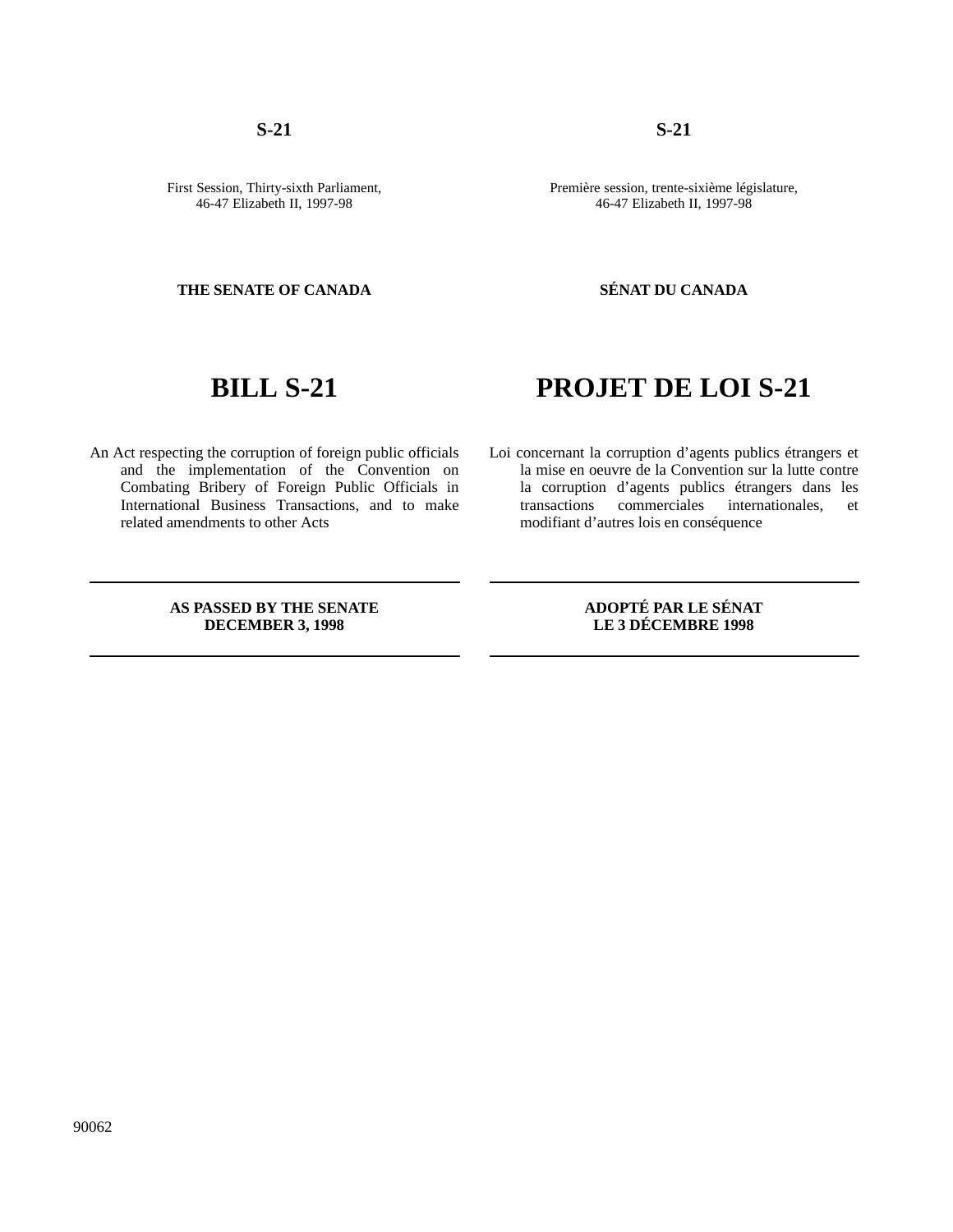This enactment relates to the implementation of Canada's obligations under the Convention on Combating Bribery of Foreign Public Officials in International Business Transactions, negotiated in the Organisation of Economic Co-operation and Development. In particular, the Convention binds the signing parties to establish a criminal offence of bribery of foreign public officials in business transactions.

### SUMMARY SOMMAIRE

Le texte porte sur l'exécution des obligations du Canada au titre de la Convention sur la lutte contre la corruption d'agents publics étrangers dans les transactions commerciales internationales, négociée à l'Organisation de coopération et de développement économiques. Les signataires s'engagent à criminaliser la corruption d'agents publics étrangers dans les opérations commerciales.

All parliamentary publications are available on the Parliamentary Internet Parlementaire at the following address:

Toutes les publications parlementaires sont disponibles sur le réseau électronique « Parliamentary Internet Parlementaire » l'adresse suivant http://www.parl.gc.ca entropy.com/settle/settle/settle/settle/settle/settle/settle/settle/settle/set

http://www.parl.gc.ca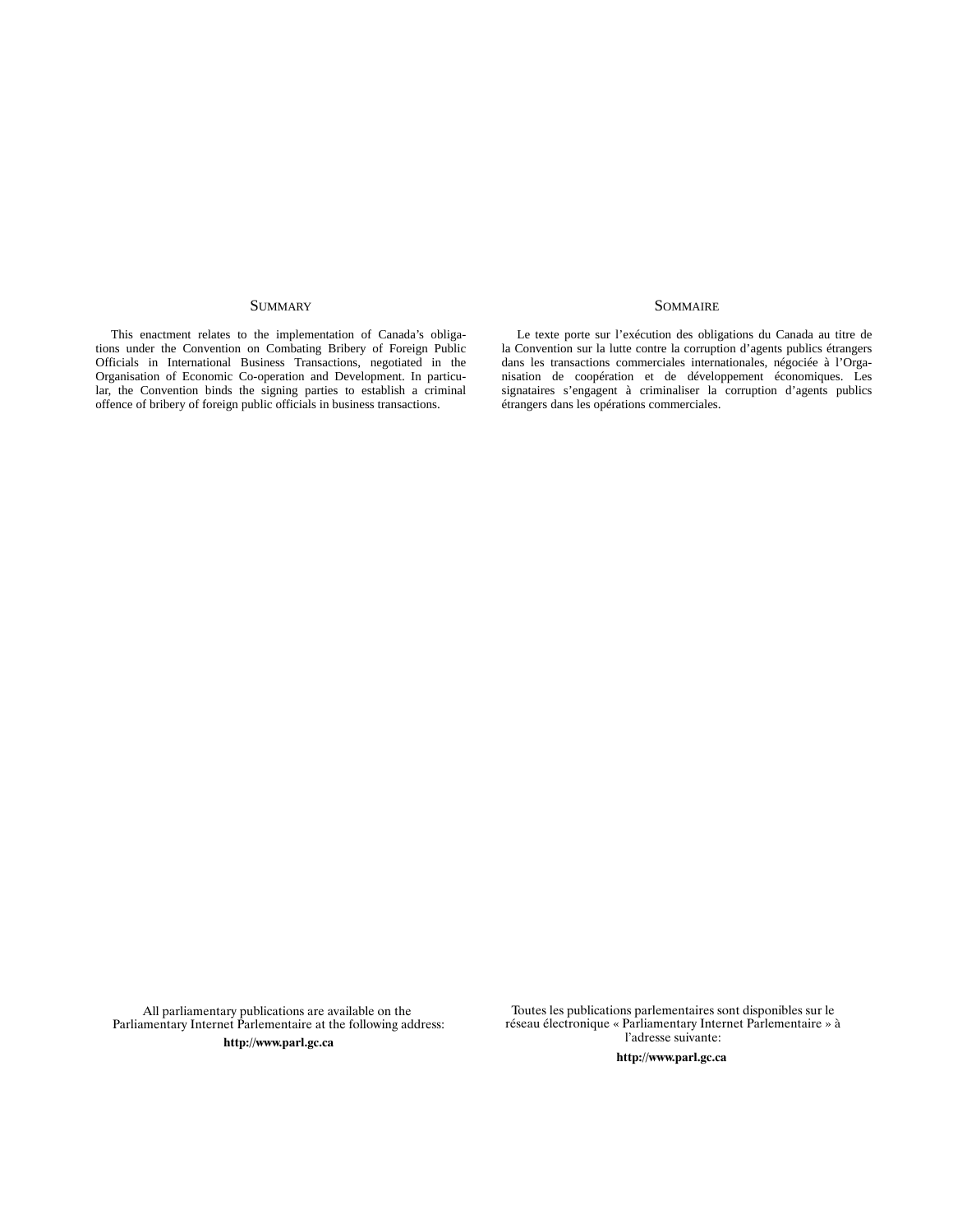1st Session, 36th Parliament, 46-47 Elizabeth II, 1997-98

THE SENATE OF CANADA SÉNAT DU CANADA

An Act respecting the corruption of foreign public officials and the implementation of the Convention on Combating Bribery of Foreign Public Officials in International Business Transactions, and to make related amendments to other Acts

Her Majesty, by and with the advice and consent of the Senate and House of Commons of Canada, enacts as follows:

Short title **1.** This Act may be cited as the *Corruption of Foreign Public Officials Act*.

### INTERPRETATION DÉFINITIONS

- Definitions **2.** The definitions in this section apply in this Act.
- ''business'' « *affaires* » ''business'' means any business, profession, trade, calling, manufacture or undertaking of any kind carried on in Canada or else- 10 where for profit.

''foreign public official'' means

public official'' « *agent public étranger* »

''foreign

(*a*) a person who holds a legislative, administrative or judicial position of a foreign state;

(*b*) a person who performs public duties or functions for a foreign state, including a person employed by a board, commission, corporation or other body or authority that is established to perform a duty or 20 function on behalf of the foreign state, or is performing such a duty or function; and

15

(*c*) an official or agent of a public international organization that is formed

## **BILL S-21 PROJET DE LOI S-21**

1re session, 36e législature, 46-47 Elizabeth II, 1997-98

Loi concernant la corruption d'agents publics étrangers et la mise en oeuvre de la Convention sur la lutte contre la corruption d'agents publics étrangers dans les transactions commerciales internationales, et modifiant d'autres lois en conséquence

Sa Majesté, sur l'avis et avec le consentement du Sénat et de la Chambre des communes du Canada, édicte :

### SHORT TITLE TITLE ABRÉGÉ

**1.** *Loi sur la corruption d'agents publics* Titre abrégé 5 5 *étrangers*.

Définitions **2.** Les définitions qui suivent s'appliquent à la présente loi.

- « affaires » ''*business'*' « affaires » Commerce, métier, profession, industrie ou entreprise de quelque nature que ce soit exploités ou exercés au Canada ou à 10 l'étranger en vue d'un profit.
- « agent de la paix » S'entend au sens de l'article 2 du *Code criminel*.

paix » ''*peace officer*'' « agent public étranger »

> ''*foreign public official*''

« agent de la

« agent public étranger » Personne qui détient un mandat législatif, administratif ou judi- 15 ciaire d'un État étranger ou qui exerce une fonction publique d'un État étranger, y compris une personne employée par un conseil, une commission, une société ou un autre organisme établi par l'État étranger 20 pour y exercer une telle fonction ou qui exerce une telle fonction, et un fonctionnaire ou agent d'une organisation internationale publique constituée par des États, des gouvernements ou d'autres organisations 25internationales publiques.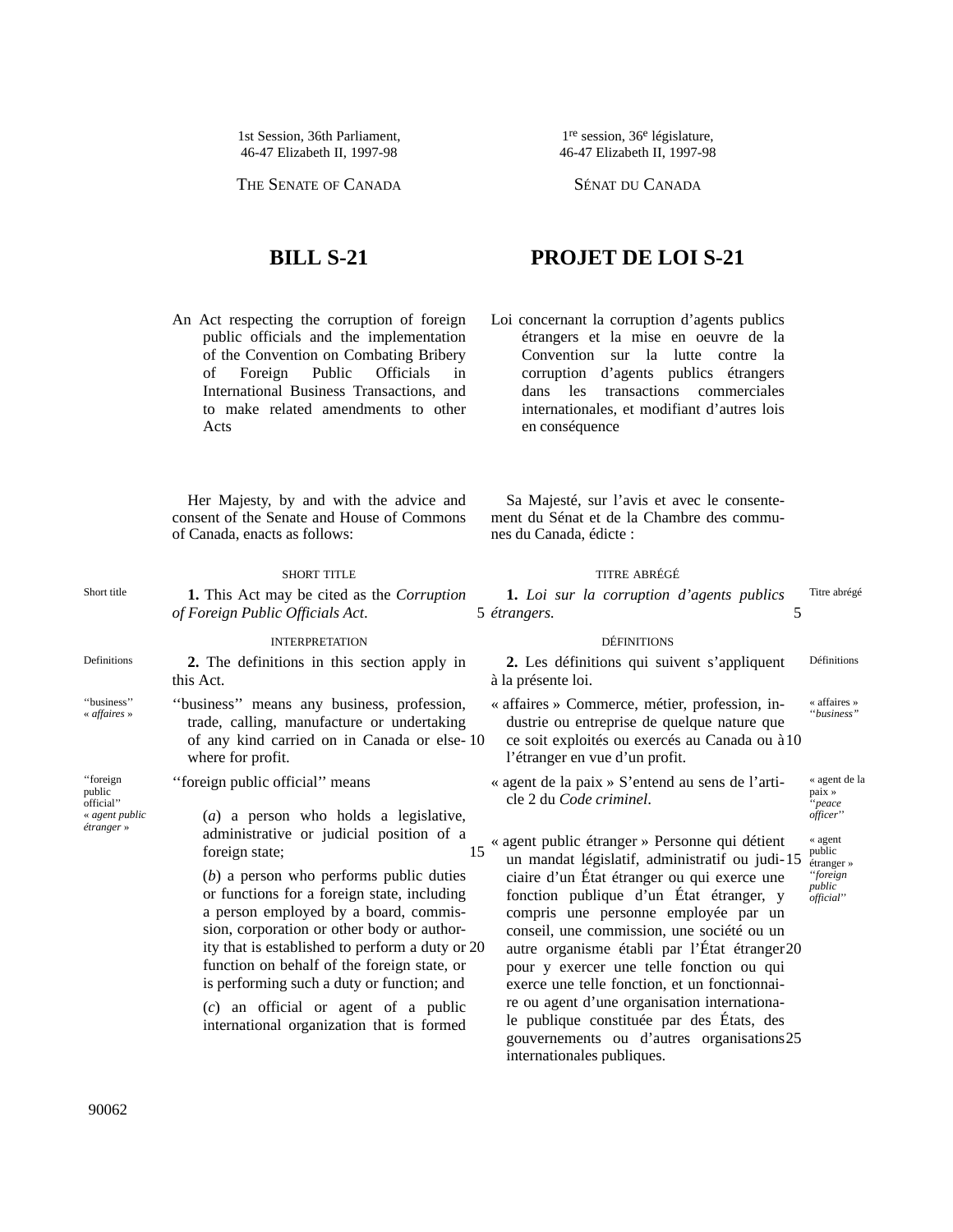5

by two or more states or governments, or by two or more such public international organizations.

''foreign state'' means a country other than Canada, and includes

> (*a*) any political subdivision of that country;

(*b*) the government, and any department or branch, of that country or of a political subdivision of that country; and

(*c*) any agency of that country or of a political subdivision of that country.

« *agent de la* "peace officer" means a peace officer as defined in section 2 of the *Criminal Code*.

> "person" means a person as defined in section 15 2 of the *Criminal Code*.

Bribing a foreign public official

Saving<br>provision

**3.** (1) Every person commits an offence who, in order to obtain or retain an advantage in the course of business, directly or indirectly gives, offers or agrees to give or offer a loan, 20 reward, advantage or benefit of any kind to a foreign public official or to any person for the benefit of a foreign public official

(*a*) as consideration for an act or omission by the official in connection with the 25 performance of the official's duties or functions; or

(*b*) to induce the official to use his or her position to influence any acts or decisions of the foreign state or public international 30 organization for which the official performs duties or functions.

Punishment (2) Every person who contravenes subsection (1) is guilty of an indictable offence and liable to imprisonment for a term not exceed- 35 criminel passible d'un emprisonnement maxiing five years.

> $(3)$  No person is guilty of an offence under subsection (1) if the loan, reward, advantage or benefit

 $(a)$  is permitted or required under the laws  $40$ of the foreign state or public international organization for which the foreign public official performs duties or functions; or

- « État étranger » Pays autre que le Canada. Sont assimilés à un État étranger :
	- *a*) ses subdivisions politiques;
	- *b*) son gouvernement, ses ministères, ses directions ou ceux de ses subdivisions 5 politiques;

*c*) ses organismes ou ceux de ses subdivisions politiques.

« quicon-10 <sup>que »</sup><br>"*person*" « quiconque » S'entend au sens de l'article 2 du *Code criminel*. 10

### GENERAL DISPOSITIONS GÉNÉRALES

**3.** (1) Commet une infraction quiconque, directement ou indirectement, dans le but d'obtenir ou de conserver un avantage dans le cours de ses affaires, donne, offre ou convient de donner ou d'offrir à un agent public 15 étranger ou à toute personne au profit d'un agent public étranger un prêt, une récompense ou un avantage de quelque nature que ce soit :

*a*) en contrepartie d'un acte ou d'une omission dans le cadre de l'exécution des 20

*b*) pour convaincre ce dernier d'utiliser sa position pour influencer les actes ou les décisions de l'État étranger ou de l'organisation internationale publique pour lequel il 25 exerce ses fonctions officielles.

fonctions officielles de cet agent;

(2) Quiconque commet une infraction pré-<br>Peine vue au paragraphe (1) est coupable d'un acte mal de cinq ans. 30

(3) Nul ne peut être déclaré coupable d'une Défense infraction prévue au paragraphe (1) si le prêt, la récompense ou l'avantage :

*a*) est permis ou exigé par le droit de l'État étranger ou de l'organisation internationale 35publique pour lequel l'agent public étranger exerce ses fonctions officielles;

étranger » ''*foreign state*''

Corruption d'agents publics étrangers

''foreign state'' « *État étranger* »

''peace officer''

*paix* » ''person'' « *quiconque* »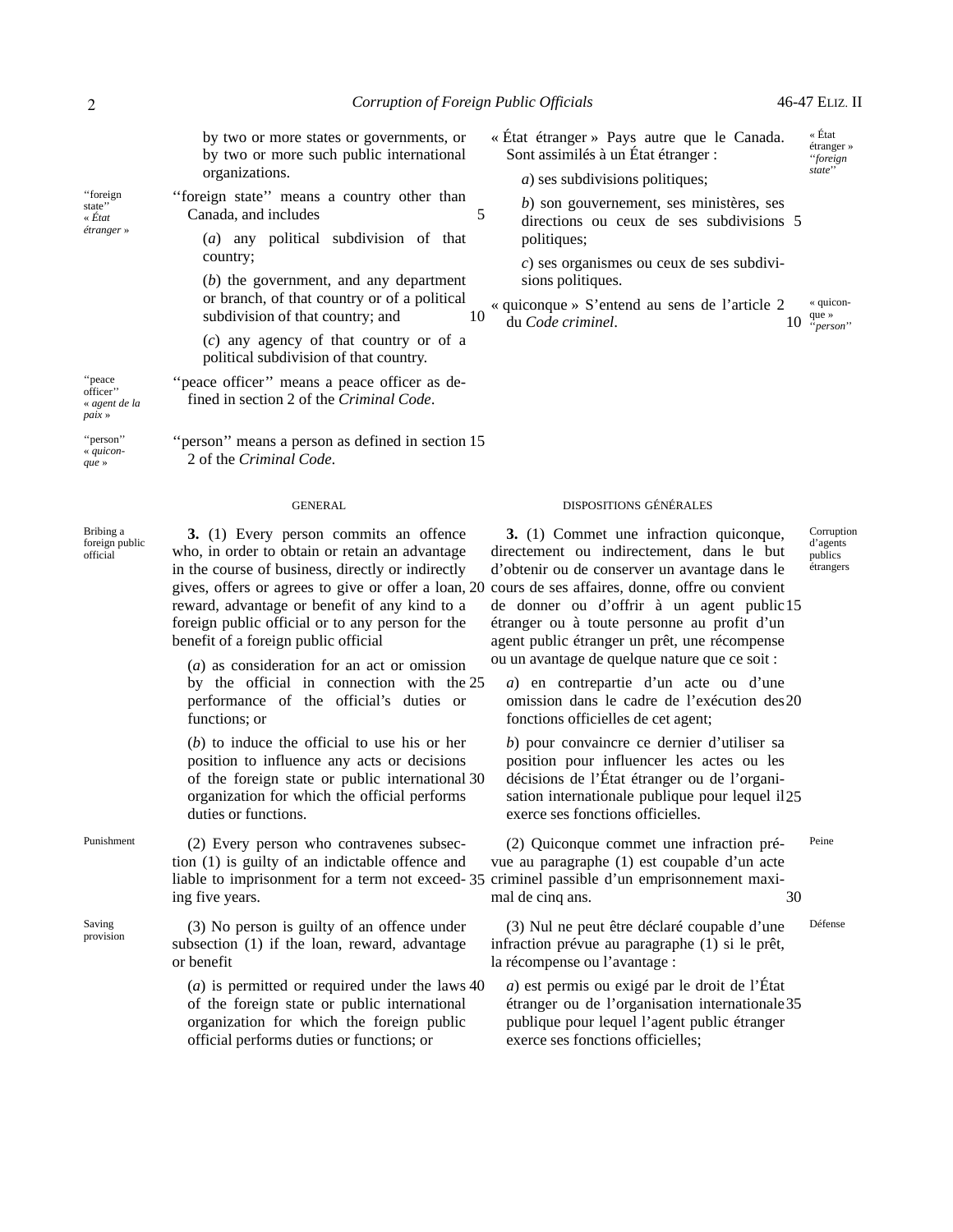(*b*) was made to pay the reasonable expenses incurred in good faith by or on behalf of the foreign public official that are directly related to

(i) the promotion, demonstration or ex- 5 planation of the person's products and services, or

(ii) the execution or performance of a contract between the person and the foreign state for which the official per- 10 forms duties or functions.

Facilitation

 $(4)$  For the purpose of subsection  $(1)$ , a payment is not a loan, reward, advantage or benefit to obtain or retain an advantage in the course of business, if it is made to expedite or 15 secure the performance by a foreign public official of any act of a routine nature that is part of the foreign public official's duties or functions, including

(*a*) the issuance of a permit, licence or other 20 document to qualify a person to do business;

(*b*) the processing of official documents, such as visas and work permits;

(*c*) the provision of services normally 25 offered to the public, such as mail pick-up and delivery, telecommunication services and power and water supply; and

(*d*) the provision of services normally provided as required, such as police protec- 30 tion, loading and unloading of cargo, the protection of perishable products or commodities from deterioration or the scheduling of inspections related to contract performance or transit of goods. 35

**Greater** 

property

Greater (5) For greater certainty, an "act of a routine certainty nature'' does not include a decision to award new business or to continue business with a particular party, including a decision on the terms of that business, or encouraging another 40 person to make any such decision.

Possession of **4.** (1) Every person commits an offence who possesses any property or any proceeds of any property knowing that all or any part of the property or of those proceeds was obtained or 45 en partie, directement ou indirectement : derived directly or indirectly as a result of

*b*) vise à compenser des frais réels et raisonnables faits par un agent public étranger, ou pour son compte, et liés directement à la promotion, la démonstration ou l'explication des produits et services 5 de la personne, ou à l'exécution d'un contrat entre la personne et l'État étranger pour lequel il exerce ses fonctions officielles.

(4) Ne constitue pas un prêt, une récompen-10 Exception se ou un avantage visé au paragraphe (1) le paiement visant à hâter ou à garantir l'exécution par un agent public étranger d'un acte de nature courante qui est partie de ses fonctions officielles, notamment : 15

*a*) la délivrance d'un permis, d'une licence ou d'un autre document qui habilite la personne à exercer une activité commerciale;

*b*) la délivrance ou l'obtention d'un docu- 20 ment officiel tel un visa ou un permis de travail;

*c*) la fourniture de services publics tels que la collecte et la livraison du courrier, les services de télécommunication, la fournitu- 25 re d'électricité et les services d'aqueduc;

*d*) la fourniture de services occasionnels tels que la protection policière, le débardage, la protection des produits périssables contre la détérioration ou les inspections 30 relatives à l'exécution de contrats ou au transit de marchandises.

(5) Il est entendu que l'expression « acte de Précision nature courante » ne vise ni une décision d'octroyer de nouvelles affaires ou de recon- 35 duire des affaires avec la même partie — notamment ses conditions — ni le fait d'encourager une autre personne à prendre une telle décision.

**4.** (1) Commet une infraction quiconque  $a40$  Possession de en sa possession un bien, ou son produit, dont il sait qu'il a été obtenu ou provient, en tout ou

biens d'origine criminelle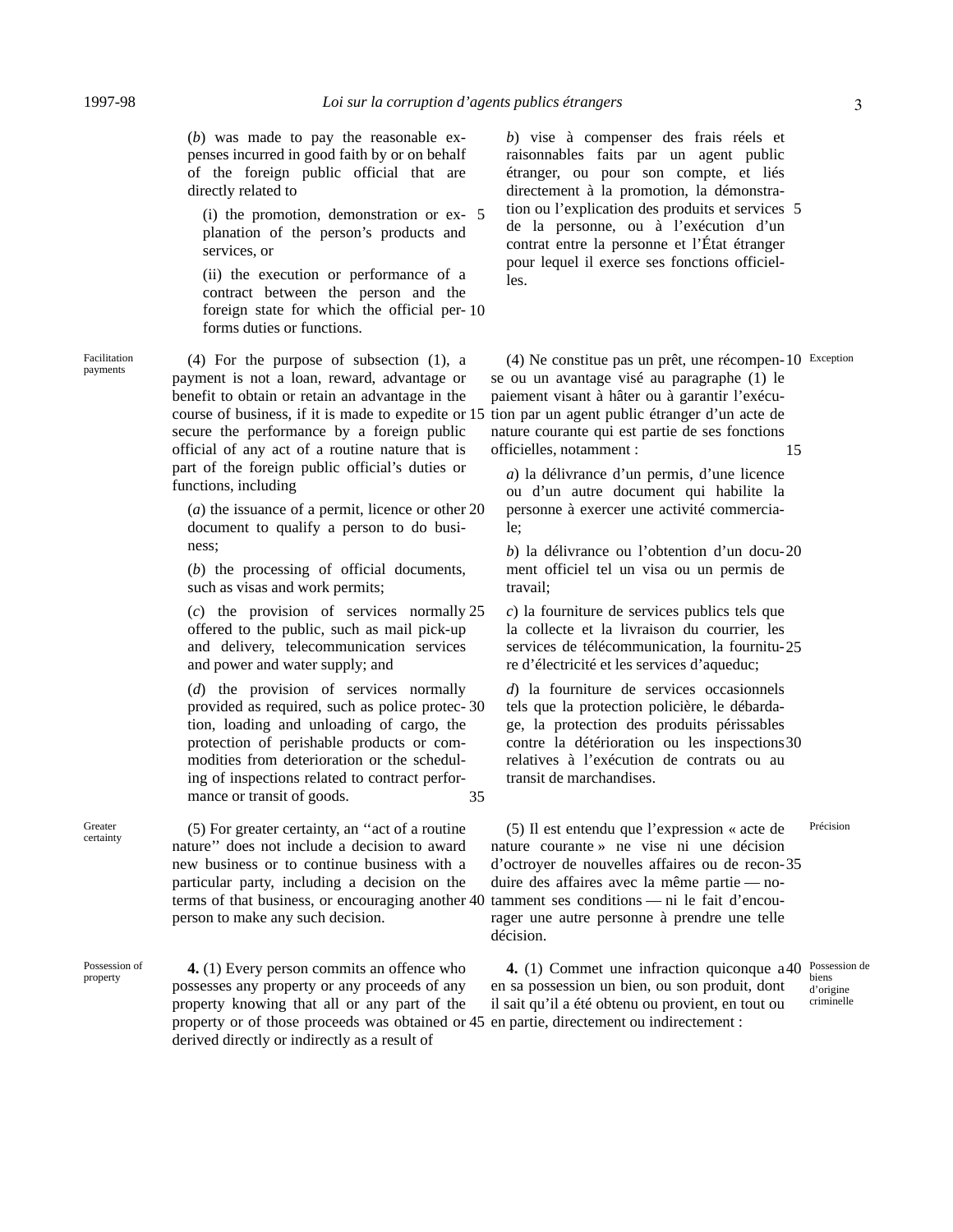(*a*) the commission of an offence under section 3 or 5; or

(*b*) an act or omission anywhere that, if it had occurred in Canada, would have constituted an offence under section 3 or 5.

Punishment (2) Every person who contravenes subsection  $(1)$ 

> (*a*) is guilty of an indictable offence and liable to imprisonment for a term not exceeding ten years; or 10

> (*b*) is guilty of an offence punishable on summary conviction and liable to a fine of not more than \$50,000 or to imprisonment for a term not exceeding six months, or to both. 15

**5.** (1) Every person commits an offence who uses, transfers the possession of, sends or delivers to any person or place, transports, transmits, alters, disposes of or otherwise deals with, in any manner and by any means, 20 any property or any proceeds of any property with intent to conceal or convert that property or those proceeds and knowing or believing that all or part of that property or of those proceeds was obtained or derived directly or 25 directement ou indirectement : indirectly as a result of

(*a*) the commission of an offence under section 3; or

(*b*) an act or omission anywhere that, if it had occurred in Canada, would have consti- 30 tuted an offence under section 3.

Punishment (2) Every person who contravenes subsection  $(1)$ 

> (*a*) is guilty of an indictable offence and liable to imprisonment for a term not 35 exceeding ten years; or

> (*b*) is guilty of an offence punishable on summary conviction and liable to a fine of not more than \$50,000 or to imprisonment for a term not exceeding six months, or to 40 both.

Exception **6.** A peace officer or a person acting under the direction of a peace officer is not guilty of an offence under section 4 or 5 if the peace officer or person does any thing mentioned in 45 either of those sections for the purposes of an

*a*) soit de la perpétration d'une infraction prévue aux articles 3 ou 5;

*b*) soit d'un acte ou d'une omission en quelque endroit que ce soit, qui aurait constitué, s'il avait eu lieu au Canada, une 5 5 infraction prévue aux articles 3 ou 5.

(2) Quiconque commet une infraction pré-<br>Peine vue au paragraphe (1) est coupable :

*a*) soit d'un acte criminel et passible d'un emprisonnement maximal de dix ans; 10

*b*) soit d'une infraction punissable sur déclaration de culpabilité par procédure sommaire et passible d'une amende maximale de 50 000 \$ et d'un emprisonnement maximal de six mois, ou de l'une de ces 15 peines.

**5.** (1) Commet une infraction quiconque utilise, envoie, livre à une personne ou en un Recyclage des produits de la criminalité

lieu, transporte, modifie ou aliène des biens ou leur produit — ou en transfère la posses- 20 sion —, ou effectue quelque autre opération que ce soit à leur égard, et ce de quelque façon que ce soit, dans l'intention de les cacher ou de les convertir, sachant ou croyant qu'ils ont été obtenus ou proviennent, en tout ou en partie, 25

*a*) soit de la perpétration d'une infraction prévue à l'article 3;

*b*) soit d'un acte ou d'une omission en quelque endroit que ce soit, qui aurait 30 constitué, s'il avait eu lieu au Canada, une infraction prévue à l'article 3.

(2) Quiconque commet une infraction pré-<br>Peine vue au paragraphe (1) est coupable :

*a*) soit d'un acte criminel et passible d'un 35 emprisonnement maximal de dix ans;

*b*) soit d'une infraction punissable sur déclaration de culpabilité par procédure sommaire et passible d'une amende maximale de 50 000 \$ et d'un emprisonnement 40 maximal de six mois, ou de l'une de ces peines.

**6.** N'est pas coupable d'une infraction Exception prévue aux articles 4 ou 5 l'agent de la paix — ou la personne qui agit sous sa 45direction — qui fait l'un des actes mentionnés à ces articles dans le cadre d'une enquête ou dans l'accomplissement de ses fonctions.

Laundering proceeds of

the offence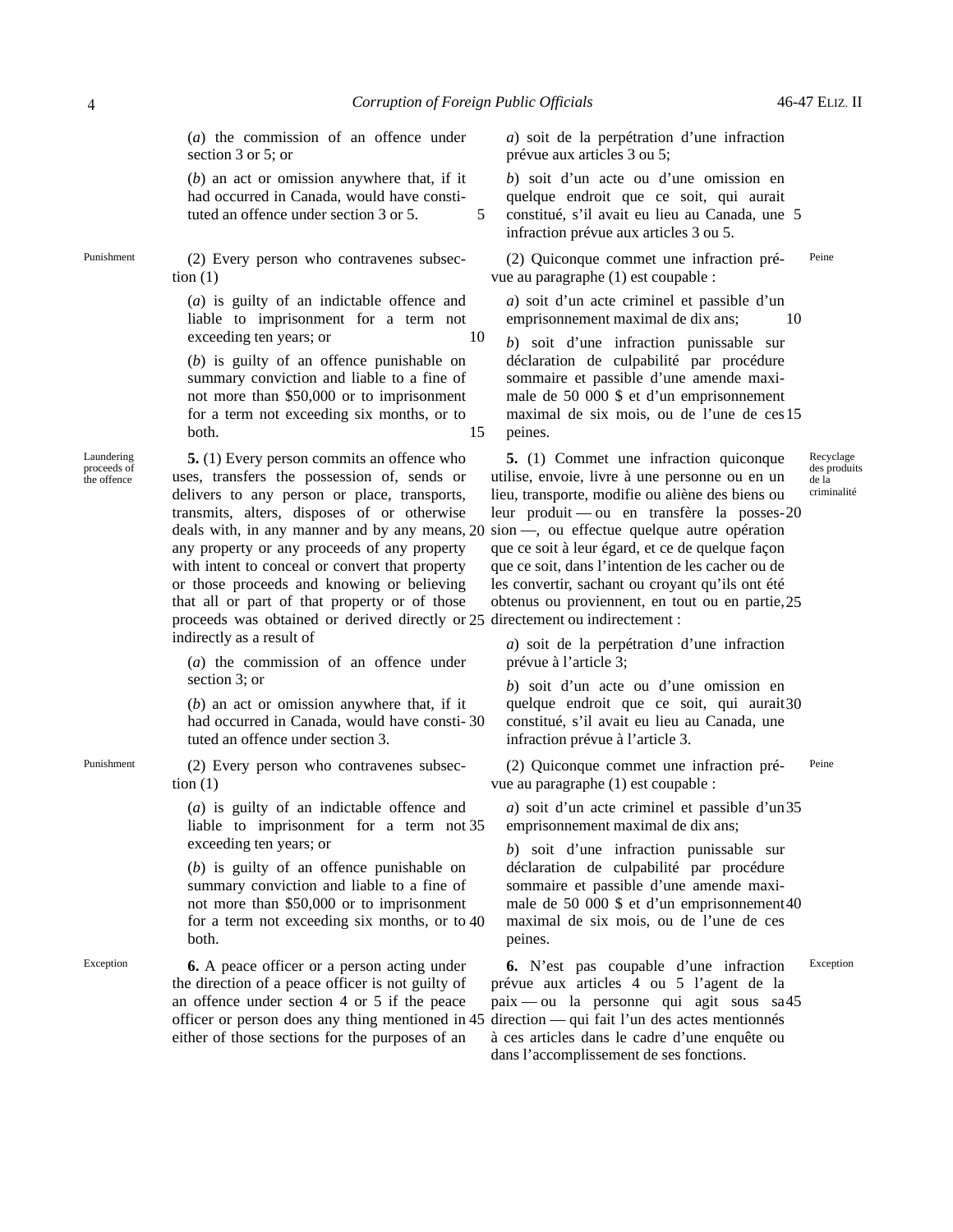investigation or otherwise in the execution of the peace officer's duties.

Part XII.2 of the *Criminal Code* applicable

**7.** Sections 462.3 and 462.32 to 462.5 of the *Criminal Code* apply, with any modifications that the circumstances require, in respect of 5 proceedings for an offence under any of sections 3 to 5.

**7.** Les articles 462.3 et 462.32 à 462.5 du *Code criminel* s'appliquent, avec les adaptations nécessaires, aux procédures engagées à l'égard des infractions prévues aux articles 3 à 5.

Application de la partie  $XII.2$  du *Code criminel*

5

**8. The definition ''offence'' in section 183 of the** *Criminal Code* **is amended by adding, immediately after the reference to ''section** 10 **198 (fraudulent bankruptcy) of the** *Bankruptcy and Insolvency Act***,'', a reference to ''section 3 (bribing a foreign public official), section 4 (possession of property) or section 5 (laundering proceeds of the of-** 15 **fence) of the** *Corruption of Foreign Public Officials Act***,''.**

**9. (1) Paragraph (***a***) of the definition ''enterprise crime offence'' in section 462.3 of the Act is amended by adding the** 20 **following after subparagraph (iv):**

> (iv.1) section 123 (municipal corruption),

(iv.2) section 124 (selling or purchasing office), 25

(iv.3) section 125 (influencing or negotiating appointments or dealing in offices),

1993, c. 37,

## par. 32(*a*) **(2) Paragraph (***b***.1) of the definition of the Act is replaced by the following:**

(*b*.1) an offence against section 126.1 or 126.2 or subsection 233(1) or 240(1) of the *Excise Act*, section 153, 159, 163.1 or 163.2 of the *Customs Act* or section 3, 4 35 or 5 of the *Corruption of Foreign Public Officials Act*, or

### RELATED AMENDMENTS MODIFICATIONS CORRÉLATIVES

*Code criminel*

R.S., c. C-46 *Criminal Code* **Condensity Code criminal Code Code Condensity** Code **Criminal** Code **Condensity** Code **C** E.R., ch. C-46

1993, ch. 37,

**8. La définition de « infraction », à l'article 183 du** *Code criminel***, est modifiée par adjonction, après « l'article 198 (faillite frauduleuse) de la** *Loi sur la faillite et l'insolvabilité***, », de « les articles 3 (corrup-** 10 **tion d'agents publics étrangers), 4 (possession de biens d'origine criminelle) et 5 (recyclage des produits de la criminalité) de la** *Loi sur la corruption d'agents publics étrangers***, ».** 15

**9. (1) L'alinéa** *a***) de la définition de « infraction de criminalité organisée », à l'article 462.3 de la même loi, est modifié par adjonction, après le sous-alinéa (iv), de ce qui suit :** 20

> (iv.1) article 123 (actes de corruption dans les affaires municipales),

> (iv.2) article 124 (achat ou vente d'une charge),

(iv.3) article 125 (influencer ou négo- 25 cier une nomination ou en faire commerce),

*b*.1) une infraction visée aux articles 126.1 ou 126.2 ou aux paragraphes 233(1) ou 240(1) de la *Loi sur l'accise*, aux articles 153, 159, 163.1 ou 163.2 de 35la *Loi sur les douanes* ou aux articles 3, 4 ou 5 de la *Loi sur la corruption d'agents publics étrangers*;

**<sup>&#</sup>x27;'enterprise crime offence'' in section 462.3 « infraction de criminalité organisée », à** 30 (2) L'alinéa *b*.1) de la définition de  $\frac{1993, c1}{a1, 32a}$ **l'article 462.3 de la même loi, est remplacé** 30 **par ce qui suit :**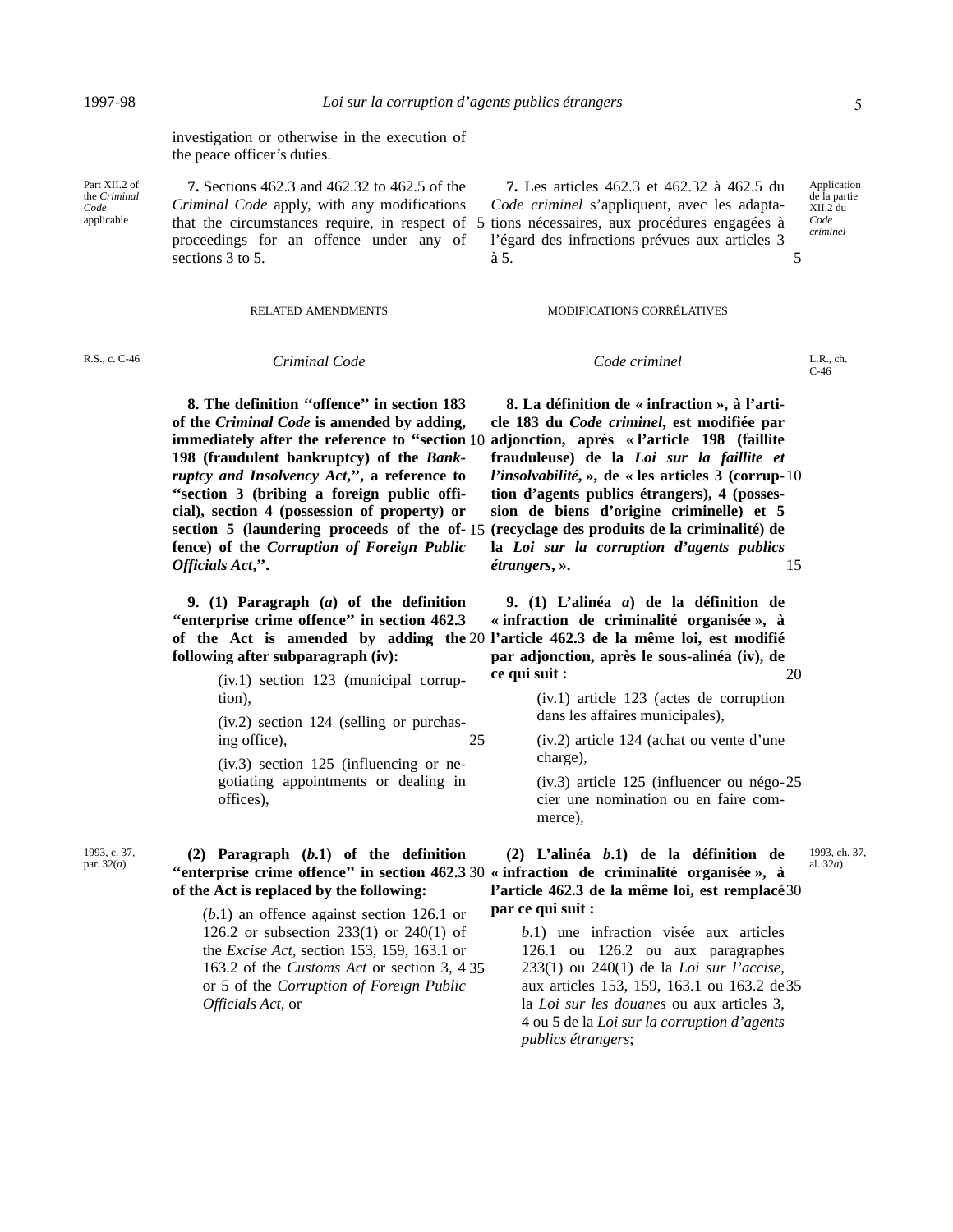R.S., c. 1 (5th Supp.)

*Income Tax Act* Let  $\begin{bmatrix} \text{L}R, \text{ch} \\ \text{l} \end{bmatrix}$ 

**10. Subsection 67.5(1) of the** *Income Tax Act* **is replaced by the following:**

Non-deductibility of illegal payments

Bills C-20 and

**67.5** (1) In computing income, no deduction shall be made in respect of an outlay made or expense incurred for the purpose of doing anything that is an offence under section 3 of the *Corruption of Foreign Public Officials Act* or under any of sections 119 to 121, 123 to 125, 393 and 426 of the *Criminal Code*, or an offence under section 465 of the *Criminal* 10 *Code* as it relates to an offence described in any of those sections.

C-51 **11. If Bill C-20, entitled** *An Act to amend the Competition Act and to make consequen***and Bill C-51, entitled** *An Act to amend the Criminal Code, the Controlled Drugs and Substances Act and the Corrections and Conditional Release Act***, introduced during the first session of the thirty-sixth Parlia-** 20 **ment, are assented to, then, on the latest of the coming into force of**

**(***a***) subsection 9(2) of this Act,**

**(***b***) section 13 of Bill C-20, and**

**(***c***) section 53 of Bill C-51,**

**paragraph (***b***.1) of the definition ''enterprise crime offence'' in section 462.3 of the** *Criminal Code* **is replaced by the following:**

> (*b*.1) an offence against section 126.1 or 126.2 or subsection 233(1) or 240(1) of 30 the *Excise Act*, section 153, 159, 163.1 or 163.2 of the *Customs Act*, subsection 52.1(9) of the *Competition Act* or section 3, 4 or 5 of the *Corruption of Foreign Public Officials Act*, or 35

Annual report **12.** Within four months of the end of each fiscal year, the Minister of Foreign Affairs, the Minister for International Trade and the Minister of Justice and Attorney General of

**10. Le paragraphe 67.5(1) de la** *Loi de l'impôt sur le revenu* **est remplacé par ce qui suit :**

**67.5** (1) Aucune déduction ne peut être faite dans le calcul du revenu au titre d'une dépense 5 engagée ou effectuée en vue d'accomplir une chose qui constitue une infraction prévue à l'article 3 de la *Loi sur la corruption d'agents publics étrangers* ou à l'un des articles 119 à 121, 123 à 125, 393 et 426 du *Code criminel*, 10 ou à l'article 465 du *Code criminel* qui est liée à une infraction visée à l'un de ces articles. 5

### CONDITIONAL AMENDMENT MODIFICATION CONDITIONNELLE

*tial and related amendments to other Acts***,** *concurrence et d'autres lois en conséquence***,** 15 15 11. En cas de sanction du projet de loi **C-20, intitulé** *Loi modifiant la Loi sur la* **et du projet de loi C-51, intitulé** *Loi modifiant le Code criminel, la Loi réglementant certaines drogues et autres substances et la Loi sur le système correctionnel et la mise en liberté sous condition***, déposés au cours de la** 20 **première session de la trente-sixième législature, à l'entrée en vigueur du paragraphe 9(2) de la présente loi, à celle de l'article 13 du projet de loi C-20 ou à celle de l'article 53 du projet de loi C-51, la dernière en date** 25 **étant à retenir, l'alinéa** *b***.1) de la définition** 25 **de « infraction de criminalité organisée », à l'article 462.3 du** *Code criminel***, est remplacé par ce qui suit :**

> *b*.1) une infraction visée aux articles 30 126.1 ou 126.2 ou aux paragraphes 233(1) ou 240(1) de la *Loi sur l'accise*, aux articles 153, 159, 163.1 ou 163.2 de la *Loi sur les douanes*, au paragraphe 52.1(9) de la *Loi sur la concurrence* ou 35 aux articles 3, 4 ou 5 de la *Loi sur la corruption d'agents publics étrangers*;

### ANNUAL REPORT NEWSLET AND RAPPORT ANNUEL

Rapport annuel **12.** Dans les quatre mois suivant la fin de chaque exercice, le ministre des Affaires étrangères, le ministre du Commerce interna- 40tional et le ministre de la Justice et procureur

 $(5^e$  suppl.)

Non-déductibilité des paiements illégaux

Projets de loi